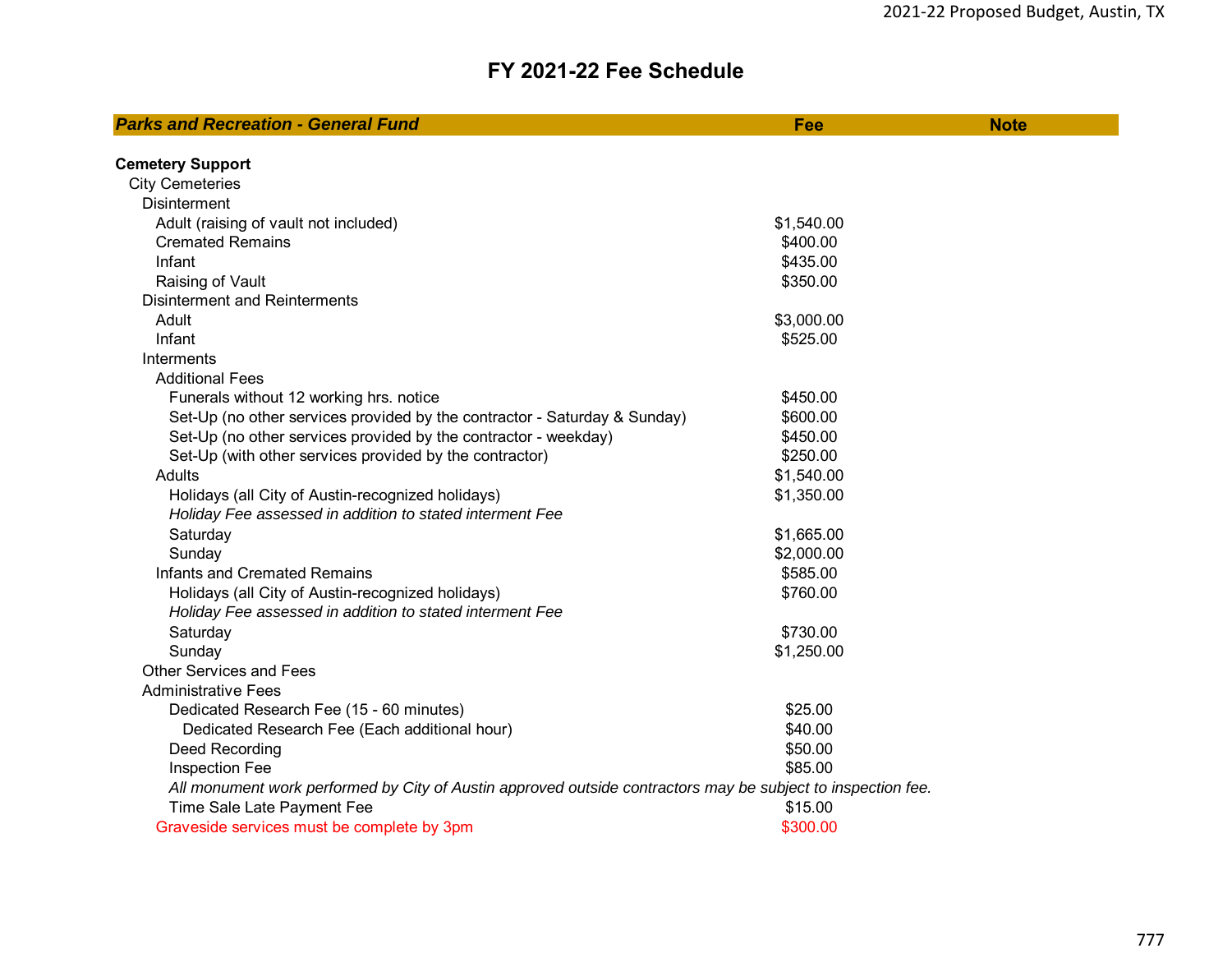| <b>Parks and Recreation - General Fund</b>                                                                                              | Fee                 | <b>Note</b>           |
|-----------------------------------------------------------------------------------------------------------------------------------------|---------------------|-----------------------|
|                                                                                                                                         |                     |                       |
| Invertable Vase plus Installation                                                                                                       | \$75.00             | plus tax              |
| <b>Liner Sales</b>                                                                                                                      | \$475.00            | plus tax              |
| <b>Liner Handling Fee</b>                                                                                                               | \$85.00             |                       |
| Handling Fee associated with use of liners other than those available through City of Austin                                            |                     |                       |
| <b>Monument Setting</b>                                                                                                                 |                     |                       |
| All Corner and/or Foot Markers                                                                                                          | \$17.00             |                       |
| <b>All Monument Settings</b>                                                                                                            | \$0.70              | per square inch       |
| Military Markers Tabloid                                                                                                                | \$75.00             |                       |
| <b>Monument Releveling</b>                                                                                                              | \$100.00            | per relevel           |
| Special Public Service/Maintenance Request                                                                                              | \$25.00 - \$200.00  |                       |
| Live Tree Removal for Space Openings/Closing (permit required)                                                                          | \$220.00            |                       |
| Revegetation - Selective sod, (per burial/space)                                                                                        | \$200.00            |                       |
| Temporary Marker available for sale at City of Austin Cemeteries                                                                        | \$35.00             | plus tax              |
| <b>Tent Setups</b>                                                                                                                      | \$200.00            |                       |
| <b>Space Sales</b>                                                                                                                      |                     |                       |
| <b>Austin Memorial Park</b>                                                                                                             |                     |                       |
| All Sections, Full Burial Space                                                                                                         | \$2,775.00          |                       |
| <b>Infant Spaces/Cremation Spaces</b>                                                                                                   | \$900.00            |                       |
| Isolated, Single Adult Spaces City Selected                                                                                             | \$1,380.00          |                       |
| Cemetery Maintenance Surcharge                                                                                                          | 15%                 |                       |
| This fee will be added to the cost of each space sold at a City of Austin cemetery, and will be used toward care and maintenance of the |                     |                       |
| five cemeteries operated by the City.                                                                                                   |                     |                       |
| Evergreen                                                                                                                               |                     |                       |
| All Sections, Full Burial Space                                                                                                         | \$1,850.00          |                       |
| <b>Infant Spaces/Cremation Spaces</b>                                                                                                   | \$850.00            |                       |
| Oakwood and Annex                                                                                                                       |                     |                       |
| Adult Spaces (as designated in cemeteries)                                                                                              | \$2,675.00          |                       |
| Infant Spaces/Cremation Spaces (as designated)                                                                                          | \$850.00            |                       |
|                                                                                                                                         |                     |                       |
| <b>License/Use Permits</b>                                                                                                              |                     |                       |
| <b>Office Space License Fee</b>                                                                                                         | \$500.00 - \$700.00 | per office, per month |
| <b>Recreational Use/Entry Fees</b>                                                                                                      |                     |                       |

Additional Fee Waiver Information

*Fees are as listed below, unless specifically waived as part of a Parkland Use Agreement.*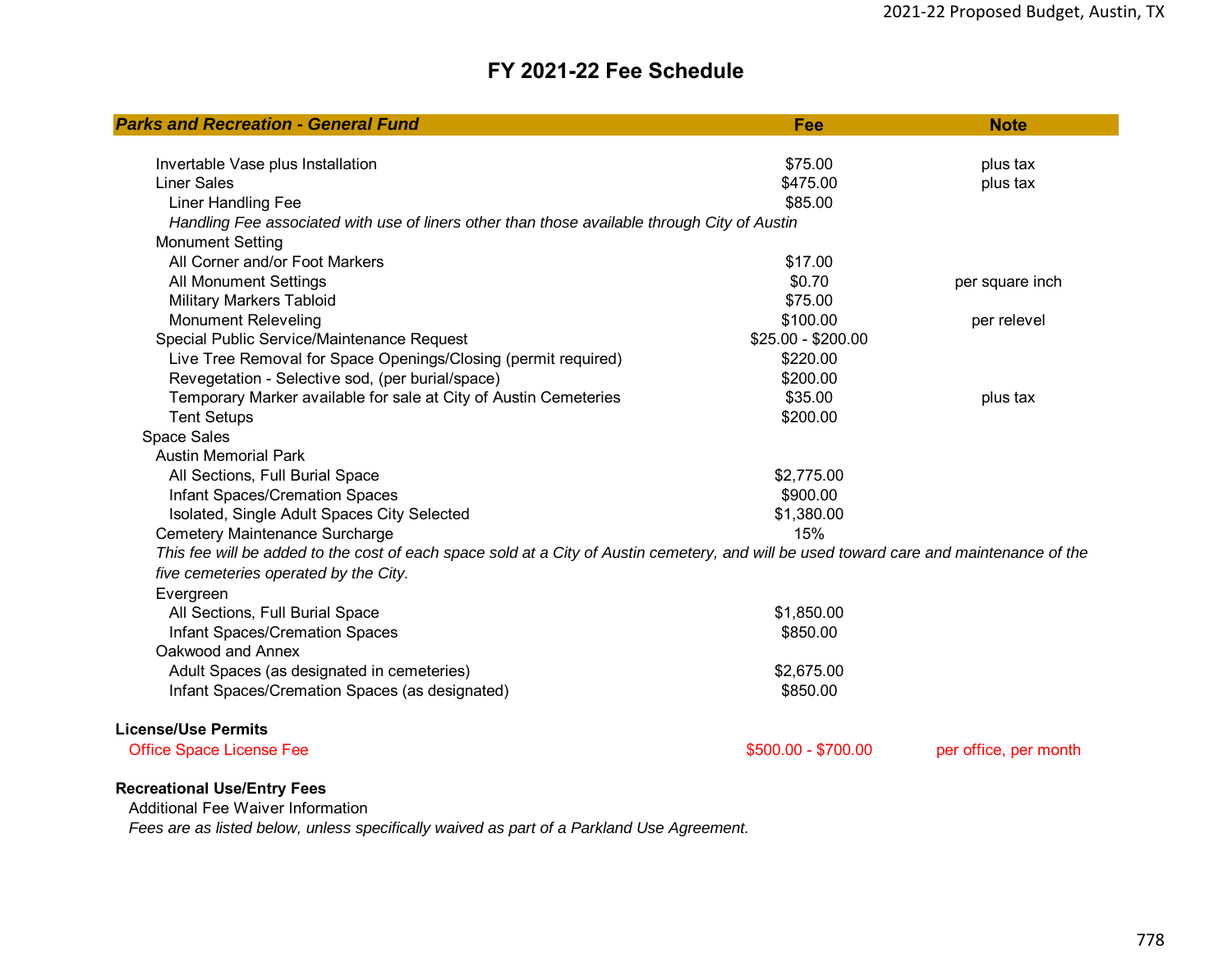| <b>Parks and Recreation - General Fund</b>                                                                                                                                                                                                                                                          | Fee                | <b>Note</b>        |
|-----------------------------------------------------------------------------------------------------------------------------------------------------------------------------------------------------------------------------------------------------------------------------------------------------|--------------------|--------------------|
|                                                                                                                                                                                                                                                                                                     |                    |                    |
| Aquatics                                                                                                                                                                                                                                                                                            |                    |                    |
| Cancellation Fee Policy for Instructional Swim Classes                                                                                                                                                                                                                                              |                    |                    |
| A full refund of registration fee is given if the City cancels or reschedules a class. If a participant cancels at least 48 hours before late<br>registration, a full refund less a \$10.00 cancellation fee is charged. If the participant cancels after this time period, no refund will be given |                    |                    |
|                                                                                                                                                                                                                                                                                                     |                    |                    |
| (except for medical reasons).<br>The Parks and Recreation Department Director may offer free pool admission on certain days and dates as recommended by the Aquatics                                                                                                                                |                    |                    |
| Division.                                                                                                                                                                                                                                                                                           |                    |                    |
|                                                                                                                                                                                                                                                                                                     |                    |                    |
| <b>Aquatech Certification Course</b>                                                                                                                                                                                                                                                                | \$155.00           |                    |
| <b>Cancellation Fee</b>                                                                                                                                                                                                                                                                             | \$10.00            |                    |
| Change Fee (after registration has been processed)                                                                                                                                                                                                                                                  | \$5.00             |                    |
| Day Care Center Processing Fee (per application, per site)                                                                                                                                                                                                                                          | \$20.00            |                    |
| Additional Application per Site                                                                                                                                                                                                                                                                     | \$6.00             |                    |
| <b>Entry Fees</b>                                                                                                                                                                                                                                                                                   |                    |                    |
| 80 Punch Swim Ticket (each punch worth \$0.50)<br>80 Years and Older                                                                                                                                                                                                                                | \$34.00<br>\$0.00  |                    |
|                                                                                                                                                                                                                                                                                                     | \$9.00             | per City Ordinance |
| Adult (18 to 61 years) - Non-Resident<br>Adult (18 to 61 years) - Resident                                                                                                                                                                                                                          | \$5.00             |                    |
| Child (1 to 11 years) - Non-Resident                                                                                                                                                                                                                                                                | \$4.00             |                    |
| Child (1 to 11 years) - Resident                                                                                                                                                                                                                                                                    | \$2.00             |                    |
| Infant (under 12 months)                                                                                                                                                                                                                                                                            | \$0.00             |                    |
| Junior (12 to 17 years) - Non-Resident                                                                                                                                                                                                                                                              | \$5.00             |                    |
| Junior (12 to 17 years) - Resident                                                                                                                                                                                                                                                                  | \$3.00             |                    |
| Senior (62 to 79 years) - Non-Resident                                                                                                                                                                                                                                                              | \$5.00             |                    |
| Senior (62 to 79 years) - Resident                                                                                                                                                                                                                                                                  | \$2.00             |                    |
| Veteran and Active Duty Military                                                                                                                                                                                                                                                                    | \$0.00             |                    |
| <b>Instructional Swim</b>                                                                                                                                                                                                                                                                           |                    |                    |
| <b>Skills Focused Beginner Non-Resident</b>                                                                                                                                                                                                                                                         | \$57.00 - \$108.00 |                    |
| <b>Skills Focused Beginner Resident</b>                                                                                                                                                                                                                                                             | \$57.00 - \$108.00 |                    |
| Skills Focused Intermediate/Advanced Non-Resident                                                                                                                                                                                                                                                   | \$57.00 - \$108.00 |                    |
| Skills Focused Intermediate/Advanced Resident                                                                                                                                                                                                                                                       | \$57.00 - \$108.00 |                    |
| <b>Lifeguarding Courses</b>                                                                                                                                                                                                                                                                         |                    |                    |
| <b>Community Water Safety Course</b>                                                                                                                                                                                                                                                                | \$0.00             |                    |
| Initial Lifeguard Certification Course                                                                                                                                                                                                                                                              | $$20.00 - $40.00$  |                    |
| Lifeguard Instructor Course                                                                                                                                                                                                                                                                         | \$100.00           |                    |
| Renewal Lifeguard Fee                                                                                                                                                                                                                                                                               |                    | varies             |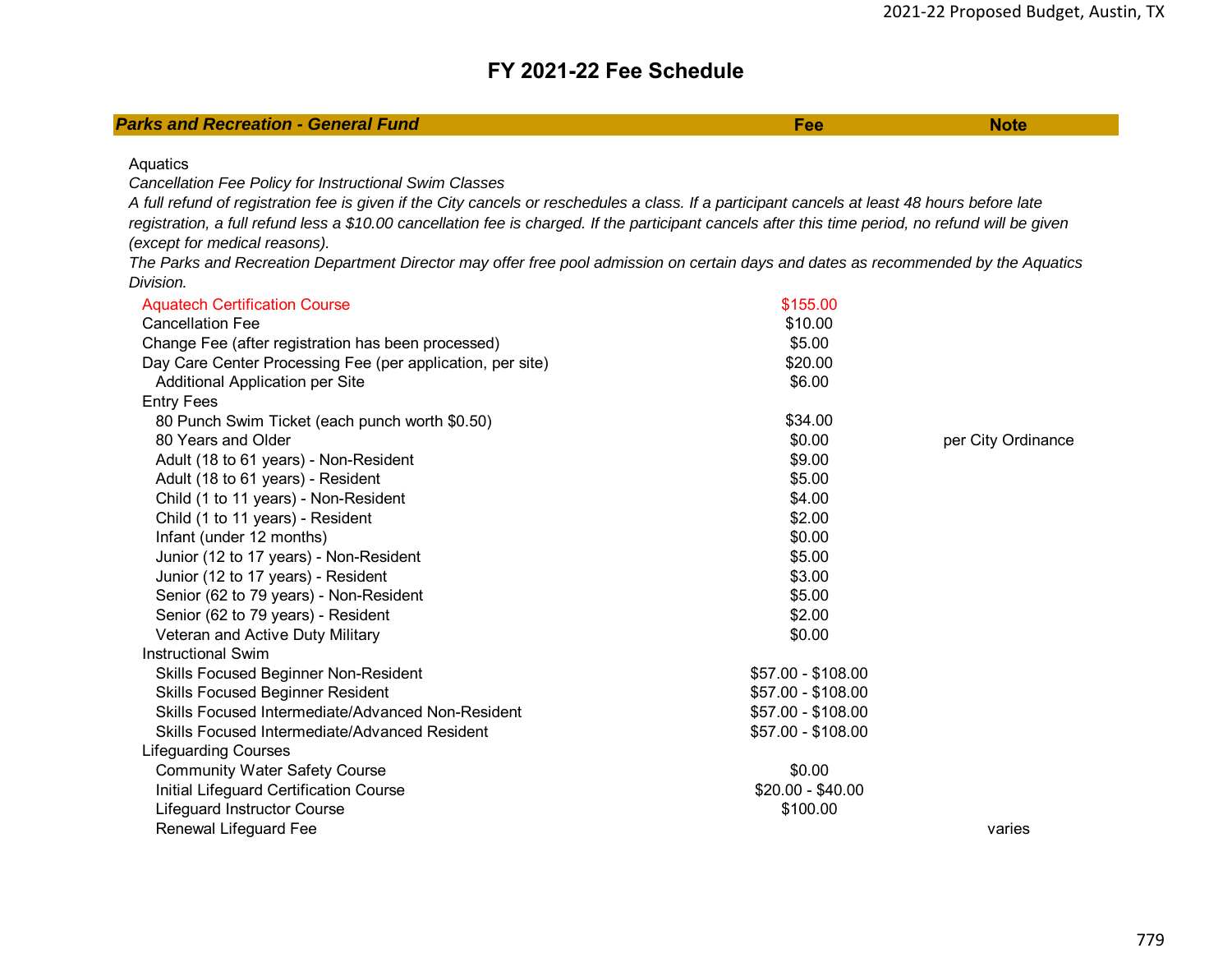| <b>Parks and Recreation - General Fund</b>                                                                  | Fee                 | <b>Note</b> |
|-------------------------------------------------------------------------------------------------------------|---------------------|-------------|
|                                                                                                             |                     |             |
| Swim Instructor Course (includes books)                                                                     | \$45.00             |             |
| Pass - Summer Swim Season (Includes parking)                                                                |                     |             |
| Adult (18 to 61 years) - Non-Resident                                                                       | \$270.00 - \$320.00 |             |
| Adult (18 to 61 years) - Resident                                                                           | $$180.00 - $255.00$ |             |
| Child (1 to 11 years) - Non-Resident                                                                        | \$90.00 - \$190.00  |             |
| Child (1 to 11 years) - Resident                                                                            | \$60.00 - \$130.00  |             |
| Doctors, Nurses, & EMT Personnel                                                                            | $$60.00 - $125.00$  |             |
| Family of 4 (2 Adults & 2 Children or Juniors) - Non-Resident                                               | \$495.00 - \$580.00 |             |
| Each additional family member will cost the designated age-based ticket price for a summer pass.            |                     |             |
| Family of 4 (2 Adults & 2 Children or Juniors) - Resident                                                   | \$350.00 - \$515.00 |             |
| Each additional family member will cost the designated age ticket price for a summer pass.                  |                     |             |
| Junior (12 to 17 years) - Non-Resident                                                                      | \$150.00 - \$250.00 |             |
| Junior (12 to 17 years) - Resident                                                                          | $$120.00 - $190.00$ |             |
| Senior (62 to 79 years) - Non-Resident                                                                      | \$90.00 - \$190.00  |             |
| Senior (62 to 79 years) - Resident                                                                          | \$60.00 - \$130.00  |             |
| Pass Replacement Fee                                                                                        | \$10.00             |             |
| Pool Use Fee - After Hours (Number of lifeguards required per event to be determined by Director)           |                     |             |
| Heated Pool Operations and Maintenance                                                                      |                     |             |
| Heated Pool Operations and Maintenance for Austin ISD                                                       | \$35.00             | per hour    |
| Non-Resident/Commercial                                                                                     | \$149.00            | per hour    |
| Resident/Non-Profit                                                                                         | \$75.00             | per hour    |
| Lifeguard per hour - Non-Resident/Commercial                                                                | \$16.50 \$17.00     |             |
| Lifeguard per hour - Resident/Non-Profit                                                                    | \$14.00 \$16.00     |             |
| Neighborhood Pool - Non-Resident/Commercial Use Fee Rates                                                   | \$35.00             |             |
| Neighborhood Pool Use Fee does not include applicable lifeguard fees, determined by number of people.       |                     |             |
| Neighborhood Pool - Resident/Non-Profit                                                                     | \$28.00             |             |
| Neighborhood Pool Use Fee does not include applicable lifeguard fees, determined by number of people.       |                     |             |
| Pool Use Fee - Non-Resident/Commercial Per Hour                                                             | \$133.00            |             |
| Pool Use Fee - Resident/Non-Profit Per Hour                                                                 | \$113.00            |             |
| Wading Pool - Non-Resident/Commercial                                                                       | \$33.00             |             |
| Wading Pool - Resident/Non-Profit                                                                           | \$28.00             |             |
| Pool Use Fee - During Business Hours (Number of lifeguards required per event to be determined by Director) |                     |             |
| Lane Rental Fee - Non-Resident/Commercial Per Lane, Per Hour                                                | \$17.00             |             |
| Lane Rental Fee - Resident/Non-Profit Per Lane, Per Hour                                                    | \$14.00             |             |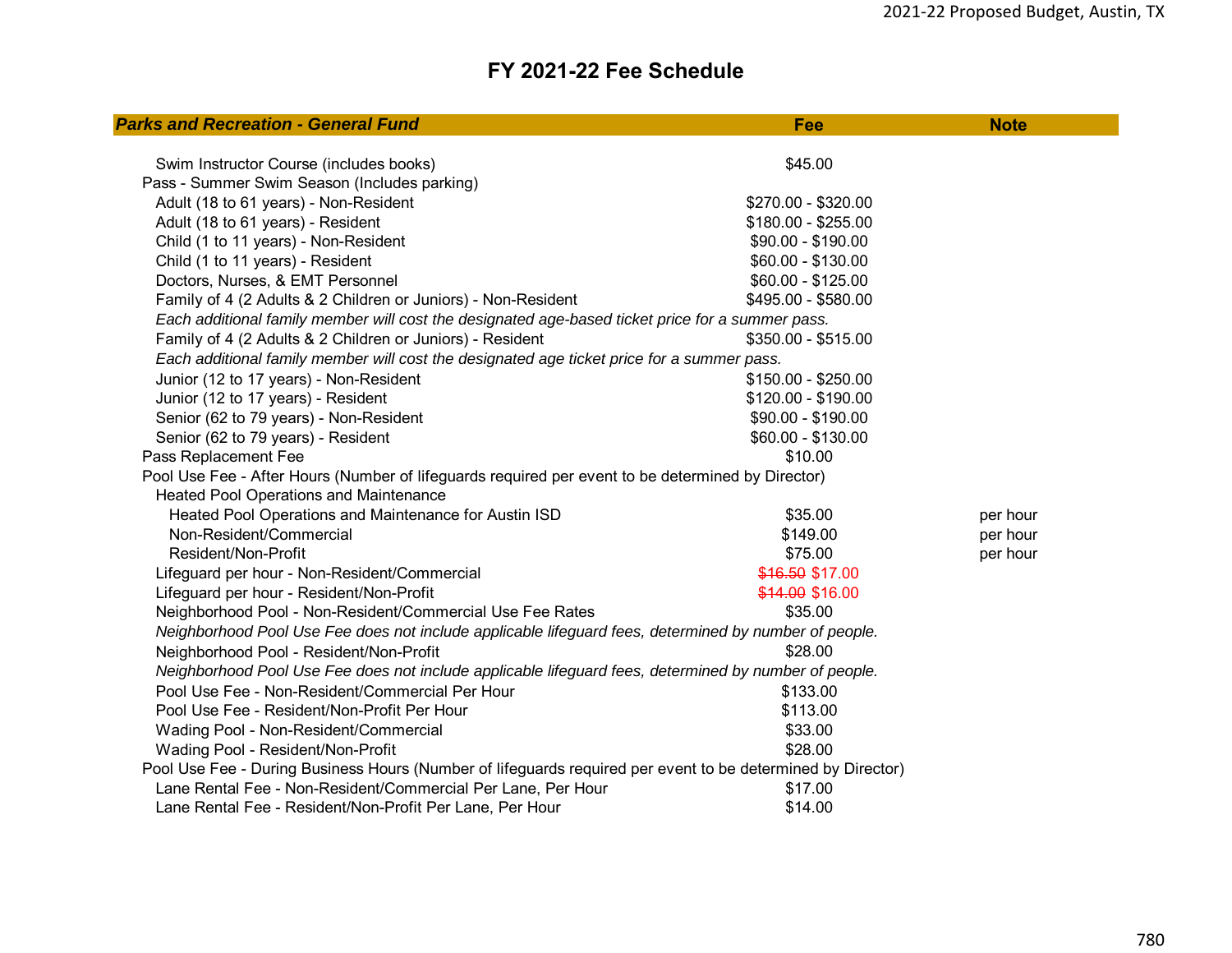| <b>Parks and Recreation - General Fund</b>                                                                                               | Fee                | <b>Note</b>        |
|------------------------------------------------------------------------------------------------------------------------------------------|--------------------|--------------------|
|                                                                                                                                          |                    |                    |
| Lane Rental Fee Neighborhood Pool - Non-Resident/Commercial Per Lane, Per                                                                | \$15.00            |                    |
| Hour                                                                                                                                     |                    |                    |
| Lane Rental Fee Neighborhood Pool - Resident/Non-Profit Per Lane, Per Hour                                                               | \$12.00            |                    |
| Private Instruction Fee (paid by private instructors)                                                                                    | \$8.00             | per child, per day |
| Swim Team - Non-Resident                                                                                                                 | \$82.25            |                    |
| Swim Team - Resident                                                                                                                     | \$70.00            |                    |
| Texas Amateur Athletic Federation (TAAF) Fee                                                                                             | $$6.00 - $10.00 -$ |                    |
|                                                                                                                                          | \$10.00 \$25.00    |                    |
| <b>Athletics</b>                                                                                                                         |                    |                    |
| <b>Association Fees</b>                                                                                                                  |                    |                    |
| <b>ASA</b><br><b>USSSA</b>                                                                                                               | $$15.00 - $25.00$  | per team, per year |
|                                                                                                                                          | $$15.00 - $25.00$  | per year           |
| Athletic League/Team Sports                                                                                                              |                    |                    |
| Late Registration                                                                                                                        | \$25.00            |                    |
| League Games                                                                                                                             | $$5.00 - $80.00$   | per game           |
| Merchandise                                                                                                                              |                    |                    |
| <b>Athletic Merchandise</b>                                                                                                              | $$9.00 - $30.00$   | per item           |
| <b>Balls</b>                                                                                                                             | $$5.00 - $20.00$   | each               |
| Private tournaments charging admission and/or parking fees                                                                               | 25%                | of gross revenue   |
| Private tournament deposit per field                                                                                                     | \$50.00            |                    |
| <b>Sports Fields</b>                                                                                                                     |                    |                    |
| Field Cancellation Fee: 100% of deposit returned if (1.) City Cancels, or (2.) user cancels 2 weeks prior to reservation. 50% of deposit |                    |                    |
| returned if user cancels less than 2 weeks prior.                                                                                        |                    |                    |
| Baseball, Soccer, and all other fields                                                                                                   |                    |                    |
| Daily Field Rental Fee                                                                                                                   | $$20.00 - $60.00$  | per hour           |
| Maintenance Fee                                                                                                                          | \$50.00            |                    |
| <b>Tournament Field Rental Fee</b>                                                                                                       | \$25.00 - \$300.00 | per hour           |
| Volleyball Use Fee (Krieg)                                                                                                               |                    |                    |
| One Court (no lights), per hour, weekday                                                                                                 | \$10.25            |                    |
| One Court (no lights), per hour, weekend                                                                                                 | \$25.00            |                    |
| Two Courts (no lights), per day                                                                                                          | \$102.75           |                    |
| Two Courts (no lights), per weekend                                                                                                      | \$125.00           |                    |
| <b>Zilker Park</b>                                                                                                                       |                    |                    |
| Ball field Lights - All Fields                                                                                                           | \$50.00            | flat fee           |
| Per Court, Per Day - Fri to Sun 8am to dusk                                                                                              | \$100.00           | per day            |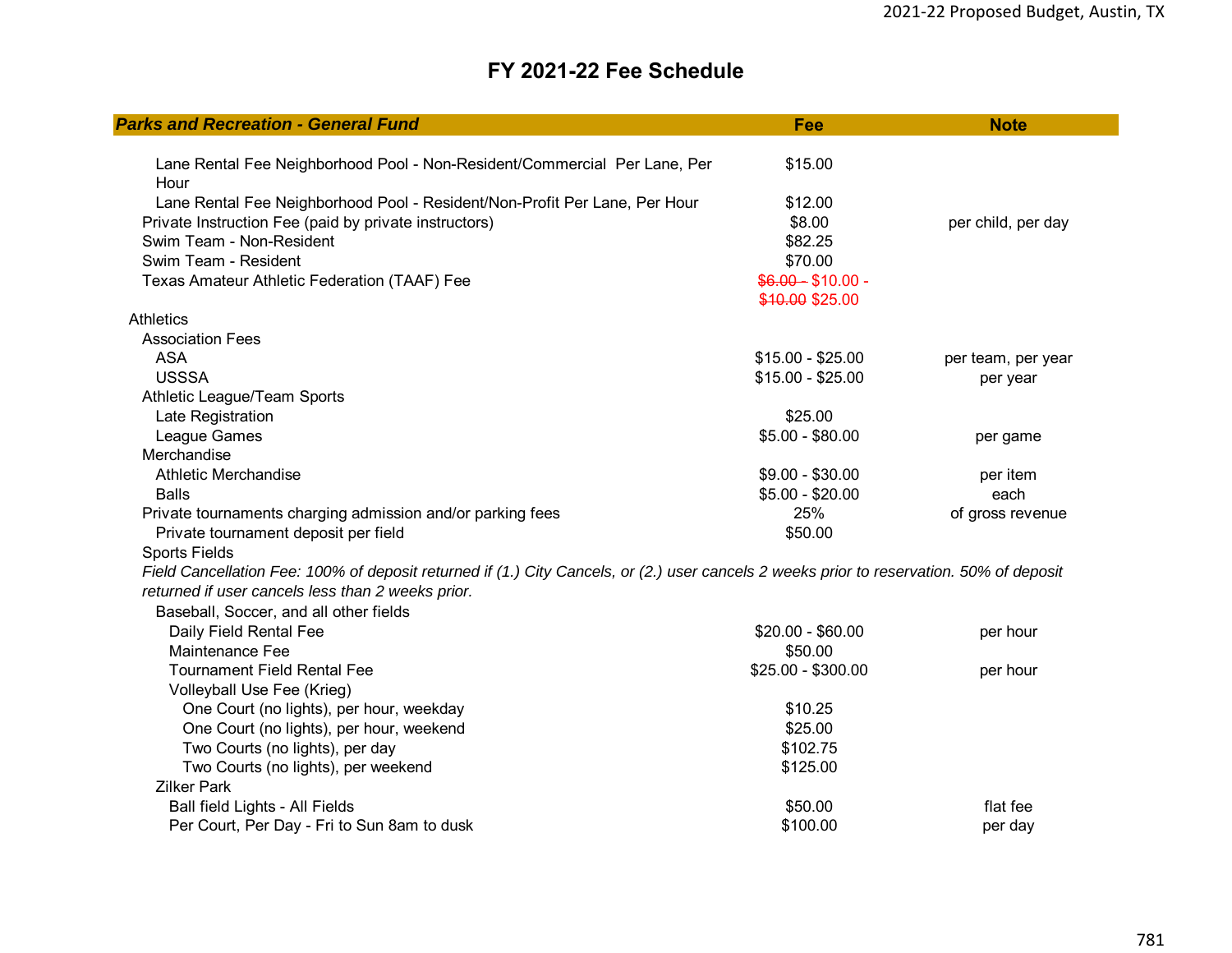| <b>Parks and Recreation - General Fund</b>                                                                              | Fee      | <b>Note</b> |
|-------------------------------------------------------------------------------------------------------------------------|----------|-------------|
|                                                                                                                         |          |             |
| Per Court, Per Day - Mon to Thu 8am to dusk                                                                             | \$75.00  | per day     |
| Per Court, Per Hour - Fri to Sun 8am to dusk                                                                            | \$25.00  | per hour    |
| Per Court, Per Hour - Mon to Thu 8am to dusk                                                                            | \$10.00  | per hour    |
| Rugby Fields (no lights)                                                                                                | \$100.00 |             |
| Soccer Fields (Adults only) Per Field, Per Keys                                                                         | \$100.00 |             |
| <b>Tennis Fees</b>                                                                                                      |          |             |
| The Parks and Recreation Department's Tennis Centers may offer discounted court fees under the following circumstances: |          |             |
| 1. When the daily temperature is above 100 degrees Fahrenheit                                                           |          |             |
| 2. When the daily temperature is below 40 degrees Fahrenheit                                                            |          |             |
| 3. City employees with City-issued identification                                                                       |          |             |
| 4. Veterans with U.S. government-issued identification                                                                  |          |             |
| 5. Promotional events/programming                                                                                       |          |             |
| Fees are Per Court, Per Hour (Not per person)                                                                           |          |             |
| League Use Fees                                                                                                         | \$6.00   |             |
| League Use Fees at Austin High Tennis Center                                                                            | \$3.00   |             |
| Quick Start Court Fees at Austin Tennis Center                                                                          | \$3.00   |             |
| <b>Tournament Use Fees</b>                                                                                              | \$6.00   |             |
| Per Person Fees                                                                                                         |          |             |
| <b>Adult Court Fees - Resident</b>                                                                                      | \$4.00   |             |
| Court Fees - Non Resident                                                                                               | \$5.00   |             |
| Junior Court Fees - Resident                                                                                            | \$2.00   |             |
| Senior Court Fees - Resident                                                                                            | \$3.00   |             |
| <b>City-Supported Community Gardens</b>                                                                                 |          |             |
| <b>Garden Permit Application Fee</b>                                                                                    | \$50.00  |             |
| <b>Concession Fees - Permanent Permits</b>                                                                              |          |             |
| Barton Springs Food and Beverage                                                                                        |          | prices vary |
| <b>Butler Pitch and Putt</b>                                                                                            |          | prices vary |
| Jimmy Clay/Roy Kizer Golf Course Food and Beverage                                                                      |          | prices vary |
| Lions Municipal Golf Course Food and Beverage                                                                           |          | prices vary |
| Lone Star Riverboat                                                                                                     |          | prices vary |
| Morris Williams Golf Course Food and Beverage                                                                           |          | prices vary |
| <b>One-Day Concession Permit</b>                                                                                        | \$50.00  | per day     |
| Performing Artist One-Day Concession Permit                                                                             | \$10.00  | per day     |
| <b>Rowing Dock</b>                                                                                                      |          | prices vary |
| <b>Texas Rowing</b>                                                                                                     |          | prices vary |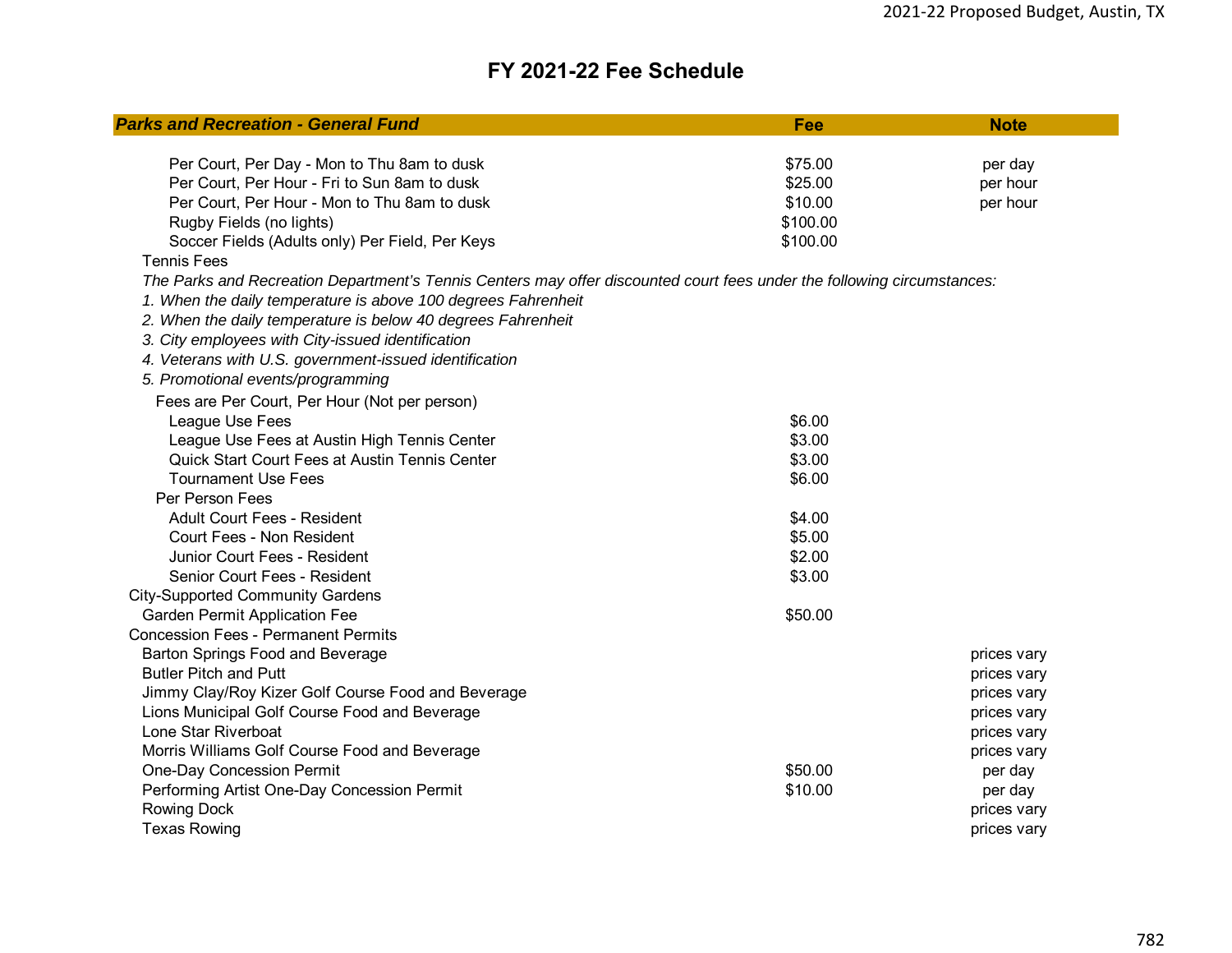| <b>Parks and Recreation - General Fund</b>                                                                                                         | Fee        | <b>Note</b>              |
|----------------------------------------------------------------------------------------------------------------------------------------------------|------------|--------------------------|
|                                                                                                                                                    |            |                          |
| Walsh Boat Landing & Emma Long Metro Park Commercial Use Permit                                                                                    |            | prices vary              |
| Zilker Zephyr Eagle                                                                                                                                |            | prices vary              |
| <b>Zilker Park Boat Use Fee</b>                                                                                                                    |            | prices vary              |
| Concession Fees - Temporary Mobile Concession Permits, Recreation Centers/Senior Centers/Cultural Centers                                          |            |                          |
| For Temporary Concession Permits, the first payment (\$375 for permits in district or larger parks and \$100 for permits on all other parkland) is |            |                          |
| due at the time the permit is issued.                                                                                                              |            |                          |
| Adjustment to Sport Specific Temporary Mobile Concession Permit                                                                                    | \$1,500.00 | 6 months                 |
| <b>Commercial Use Provider Application Fee</b>                                                                                                     | \$50.00    | 6 months                 |
| District or Larger Parks (6 months)                                                                                                                |            |                          |
| <b>Fitness/Personal Training Use Fee</b>                                                                                                           | \$1,500.00 | 6 months, 1 year maximum |
| Fee is based on \$0.45 per client per day.                                                                                                         |            |                          |
| Example: 100 clients/month. Monthly Fee = $100 \times .45 = $45.00$                                                                                |            |                          |
| Max Fee per trainer per six months \$1,500.00, and \$3,000 per year.                                                                               |            |                          |
| Other Parkland (6 months)                                                                                                                          |            |                          |
| <b>Profit Generating Organization</b>                                                                                                              | \$500.00   |                          |
| <b>Profit Generating Organization</b>                                                                                                              | \$1,500.00 |                          |
| Sport Specific Temporary Mobile Concession Permit                                                                                                  | \$1,500.00 | 6 months, 1 year maximum |
| Facilities, Parks and Scheduled Special Events                                                                                                     |            |                          |
| Cancellation policy for all facilities and parks reserved through the Office of Special Events except for contracted special events:               |            |                          |
| 1.) If the City cancels, all deposits and fees paid are returned to user.                                                                          |            |                          |
| 2.) If the user cancels more than two weeks before the use begins, all deposits and fees paid are returned to user.                                |            |                          |
| 3.) If the user cancels within two weeks before the use begins, 50% of the use fee and 100% of the deposit are returned to user.                   |            |                          |
| 4.) If the user does not show up for the use, no refund is given. Special event use agreements shall establish refund policies, terms and          |            |                          |
| conditions.                                                                                                                                        |            |                          |
| Disabled veterans are exempt from daily entrance fees at parks.                                                                                    |            |                          |
| <b>Auditorium Shores</b>                                                                                                                           |            |                          |
| Damage Deposit                                                                                                                                     | \$2,500.00 |                          |
| Electricity fee                                                                                                                                    | \$500.00   | per day                  |
| Event Day                                                                                                                                          | \$5,000.00 | per day                  |
| Maintenance Fee                                                                                                                                    | \$0.10     | per person               |
| Parking Lot                                                                                                                                        | \$500.00   | per day                  |
| Set Up / Take Down                                                                                                                                 | \$500.00   | per day                  |
| <b>Brush Square Park</b>                                                                                                                           |            |                          |
| Damage Deposit                                                                                                                                     | \$750.00   |                          |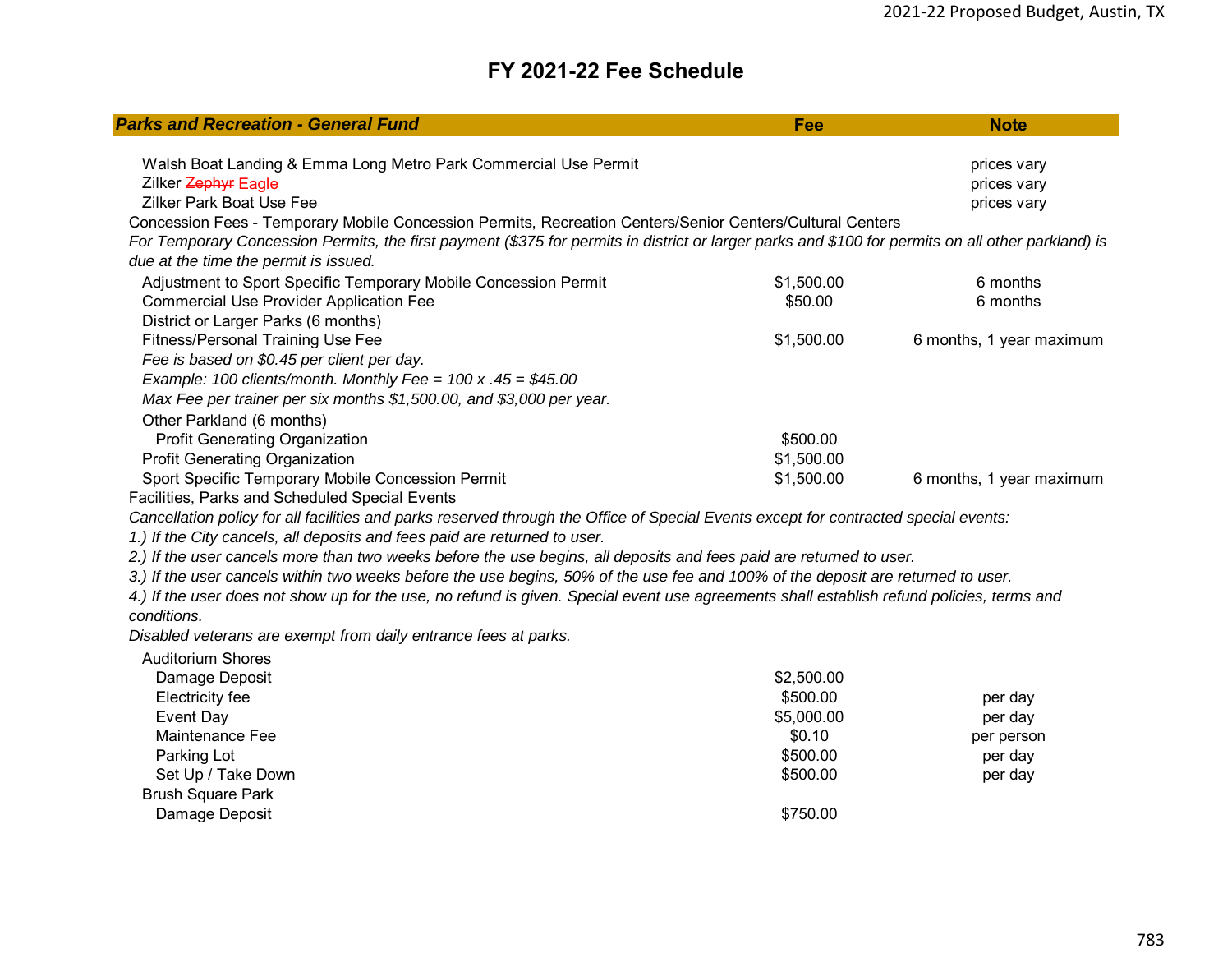| <b>Parks and Recreation - General Fund</b>     | Fee        | <b>Note</b> |
|------------------------------------------------|------------|-------------|
|                                                |            |             |
| <b>Electricity Fee</b>                         | \$150.00   | per day     |
| <b>Event Day</b>                               | \$500.00   | per day     |
| Maintenance Fee                                | \$0.10     | per person  |
| Minimum fee (4 Hours) Non-resident/Commercial  | \$400.00   | 4 hours     |
| Minimum fee (4 Hours) Resident                 | \$300.00   | 4 hours     |
| Set up / Take Down                             | \$250.00   | per day     |
| Commons Ford Ranch - House and Pool            |            |             |
| Additional hour (max 2 hours)                  | \$75.00    | per hour    |
| Building reservation deposit                   | \$300.00   |             |
| Damage Deposit                                 | \$75.00    |             |
| Maintenance Fee                                | \$250.00   |             |
| Minimum fee (4 Hours) Non-resident/Commercial  | \$400.00   | 4 hours     |
| Minimum fee (4 Hours) Resident                 | \$300.00   | 4 hours     |
| Minimum fee (All Day) Non-resident/Commercial  | \$1,200.00 | per day     |
| Minimum fee (All Day) Resident                 | \$800.00   | per day     |
| Picnic Site Fee (6:00 p.m. curfew)             | \$150.00   | per day     |
| Deposit - Cookout event/crawefish boil cleanup | \$100.00   |             |
| Emma Long Metropolitan Park                    |            |             |
| Motor Cross Trail and Parking Lot              |            |             |
| Damage Deposit                                 | \$250.00   |             |
| Maintenance Fee                                | \$250.00   |             |
| <b>Fiesta Gardens</b>                          |            |             |
| <b>Deposit for Private Parties</b>             | \$250.00   |             |
| Patio and Building:                            |            |             |
| Additional hour (max 2 hrs)                    | \$75.00    |             |
| Damage Deposit                                 | \$300.00   |             |
| Maintenance Fee                                | \$250.00   |             |
| Minimum fee (4 Hours) Non-resident/Commercial  | \$400.00   | 4 hours     |
| Minimum fee (4 Hours) Resident                 | \$300.00   | 4 hours     |
| Minimum fee (All day) Non-resident/Commercial  | \$1,200.00 | per day     |
| Minimum fee (All day) Resident                 | \$800.00   | per day     |
| West End:                                      |            |             |
| <b>Electricity Fee</b>                         | \$250.00   | per day     |
| Event Day                                      | \$2,500.00 | per day     |
| Maintenance Fee                                | \$500.00   |             |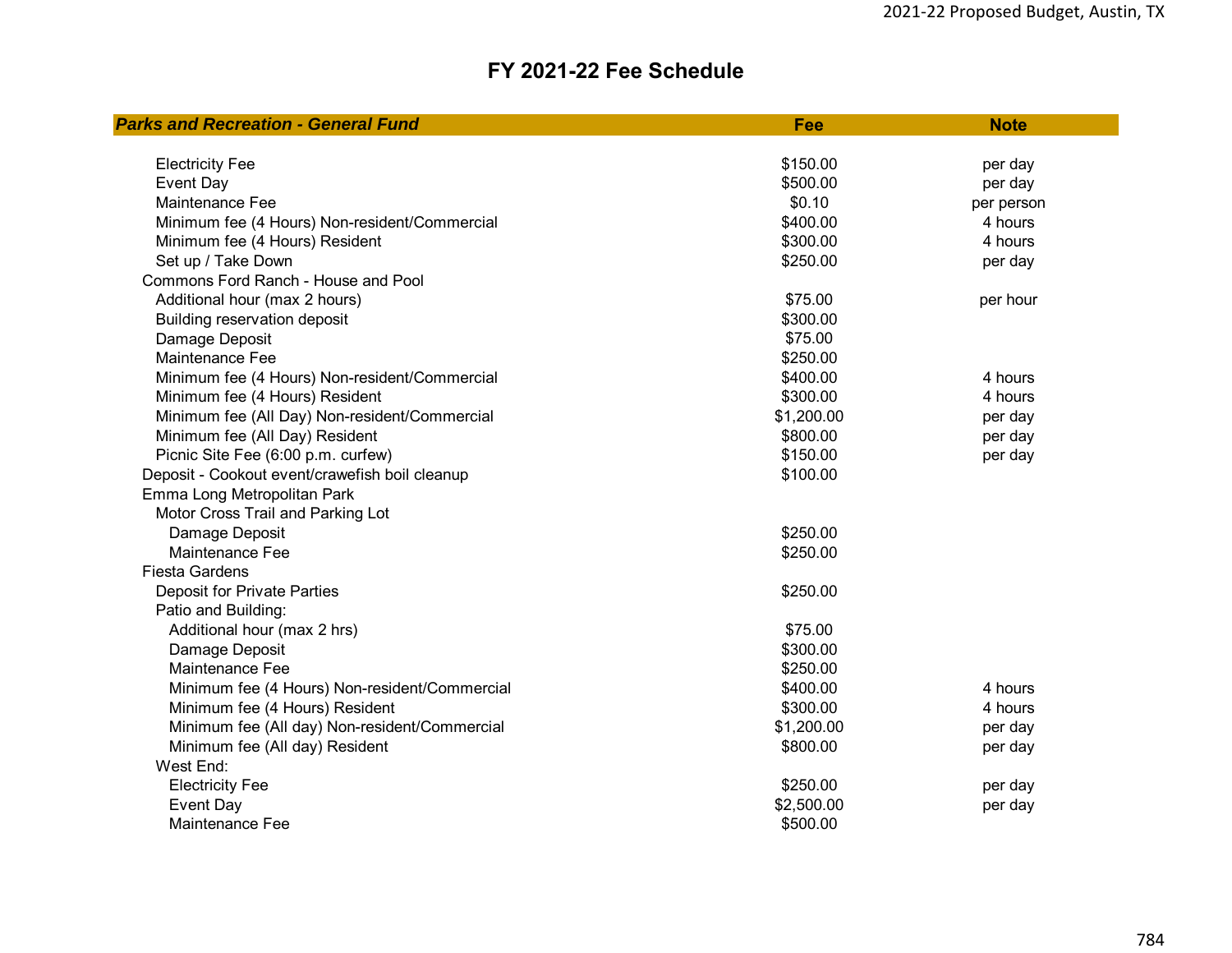| <b>Parks and Recreation - General Fund</b>      | Fee        | <b>Note</b> |
|-------------------------------------------------|------------|-------------|
|                                                 |            |             |
| Set Up / Take Down                              | \$500.00   | per day     |
| Lake Walter E. Long Park - (Decker Lake)        |            |             |
| Damage Deposit                                  | \$2,000.00 |             |
| Electricity fee                                 | \$500.00   | per day     |
| Event Day Fee                                   | \$2,500.00 | per day     |
| Maintenance Fee                                 | \$500.00   |             |
| Set Up / Take Down                              | \$500.00   | per day     |
| Mayfield House                                  |            |             |
| Additional Hour (Maximum 2 Hours)               | \$75.00    | per hour    |
| Damage Deposit                                  | \$300.00   |             |
| Maintenance fee                                 | \$250.00   |             |
| Minimum fee (7 hours) Non-resident/Commercial   | \$900.00   | per day     |
| Minimum fee (7 hours) Resident                  | \$600.00   | per day     |
| Minimum fee (All Day) Non-resident/Commercial   | \$1,200.00 | per day     |
| Minimum fee (All Day) Resident                  | \$800.00   | per day     |
| <b>Mayfield Park</b>                            |            |             |
| Additional hour (max 2 hrs)                     | \$75.00    | per hour    |
| Damage Deposit                                  | \$200.00   |             |
| Minimum fee (2 hours)                           | \$150.00   | per day     |
| Palm Park                                       |            |             |
| Damage Deposit                                  | \$2,000.00 | per day     |
| Event Day Fee                                   | \$1,500.00 | per day     |
| Maintenance Fee                                 | \$500.00   | per day     |
| Set Up / Take Down                              | \$500.00   | per day     |
| Park Camping                                    |            |             |
| Emma Long Park                                  |            |             |
| Campsite with electricity                       | \$20.00    | per day     |
| Campsite without electricity                    | \$10.00    | per day     |
| Waterfront campsite with electricity            | \$25.00    | per day     |
| Park Entry                                      |            |             |
| Emma Long and Walter E. Long Metropolitan Parks |            |             |
| Admission                                       |            |             |
| Friday thru Sunday and Holidays                 | \$10.00    | per car     |
| Monday thru Thursday (excluding holidays)       | \$5.00     | per car     |
| Multi-entry pass (20 entries)                   |            |             |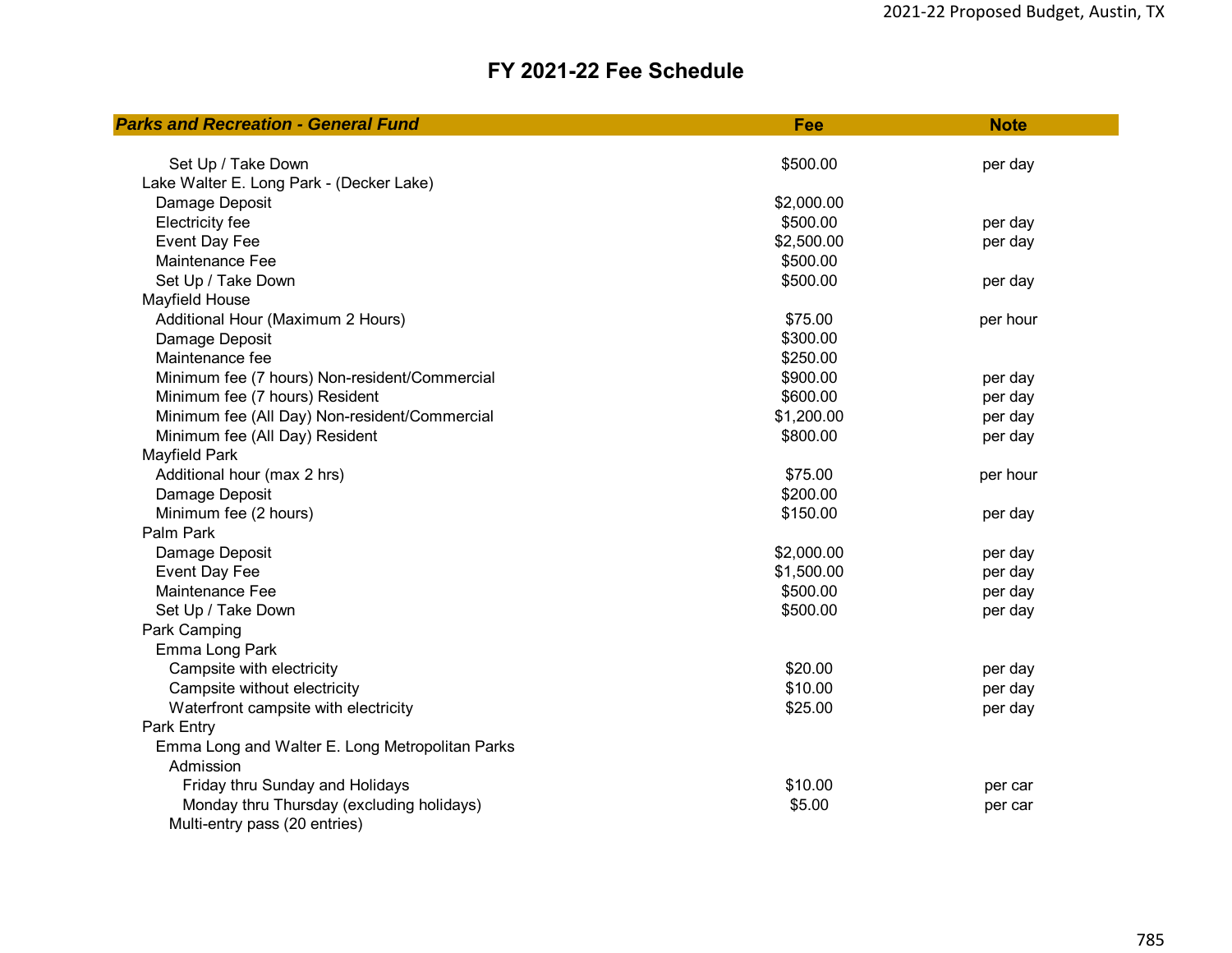| <b>Parks and Recreation - General Fund</b>                                                                                           | Fee              | <b>Note</b>          |
|--------------------------------------------------------------------------------------------------------------------------------------|------------------|----------------------|
|                                                                                                                                      |                  |                      |
| Regular                                                                                                                              | \$75.00          | per car              |
| Seniors (age 62 and older)                                                                                                           | \$40.00          | per car              |
| Per pedestrian and Bicycle                                                                                                           | \$1.00           |                      |
| Parking Meter Pay Station                                                                                                            | $$1.00 - $15.00$ | per hour/per vehicle |
| Monday through Sunday: Time varies between 5am to 10pm.                                                                              |                  |                      |
| The City Manager has the authority to waive parking fees for City employees to park at Zilker Park by the way of free parking passes |                  |                      |
| Parking on Parkland & All Parking Areas (includes Special Events and all City of                                                     | $$3.00 - $15.00$ | per vehicle          |
| Austin recognized holidays)                                                                                                          |                  |                      |
| Pease Park                                                                                                                           |                  |                      |
| Damage Deposit                                                                                                                       | \$2,000.00       |                      |
| Electricity fee                                                                                                                      | \$250.00         | per day              |
| Event Day - Special Event Over 1000                                                                                                  | \$2,500.00       |                      |
| <b>Maintenance Fee</b>                                                                                                               | \$0.10           | per person           |
| Volleyball                                                                                                                           | \$75.00          | per day              |
| <b>Picnic Rates</b>                                                                                                                  |                  |                      |
| Some sites have electricity available.                                                                                               |                  |                      |
| Groups of 1,000+ are considered special events (see Special Event fees)                                                              |                  |                      |
| Groups of 100 - 250 Non-resident or Commercial                                                                                       | \$125.00         |                      |
| Damage Deposit - All Use Fees 100 - 599                                                                                              | \$100.00         |                      |
| Groups of 100 - 250 Resident                                                                                                         | \$75.00          |                      |
| Groups of 251 - 399 Non-resident or Commercial                                                                                       | \$150.00         |                      |
| Groups of 251 - 399 Resident                                                                                                         | \$100.00         |                      |
| Groups of 400 - 599 Non-resident or Commercial                                                                                       | \$175.00         |                      |
| Maintenance fee - all use fee 251 - 599 (for events charging admission/entry                                                         | \$150.00         |                      |
| fee)                                                                                                                                 |                  |                      |
| Groups of 400 - 599 Resident                                                                                                         | \$150.00         |                      |
| Groups of 600 - 999 Non-resident or Commercial                                                                                       | \$1,500.00       |                      |
| Damage Deposit - All Use Fee 600 - 999                                                                                               | \$500.00         |                      |
| Maintenance fee - all use fee 600 - 999                                                                                              | \$250.00         |                      |
| Groups of 600 - 999 Resident                                                                                                         | \$1,000.00       |                      |
| Groups of less than 100 Non-resident or Commercial                                                                                   | \$100.00         |                      |
| Groups of less than 100 Resident                                                                                                     | \$60.00          |                      |
| Plaza Saltillo                                                                                                                       |                  |                      |
| 4 Hour Use Fee                                                                                                                       | \$150.00         |                      |
| Damage deposit                                                                                                                       | \$300.00         |                      |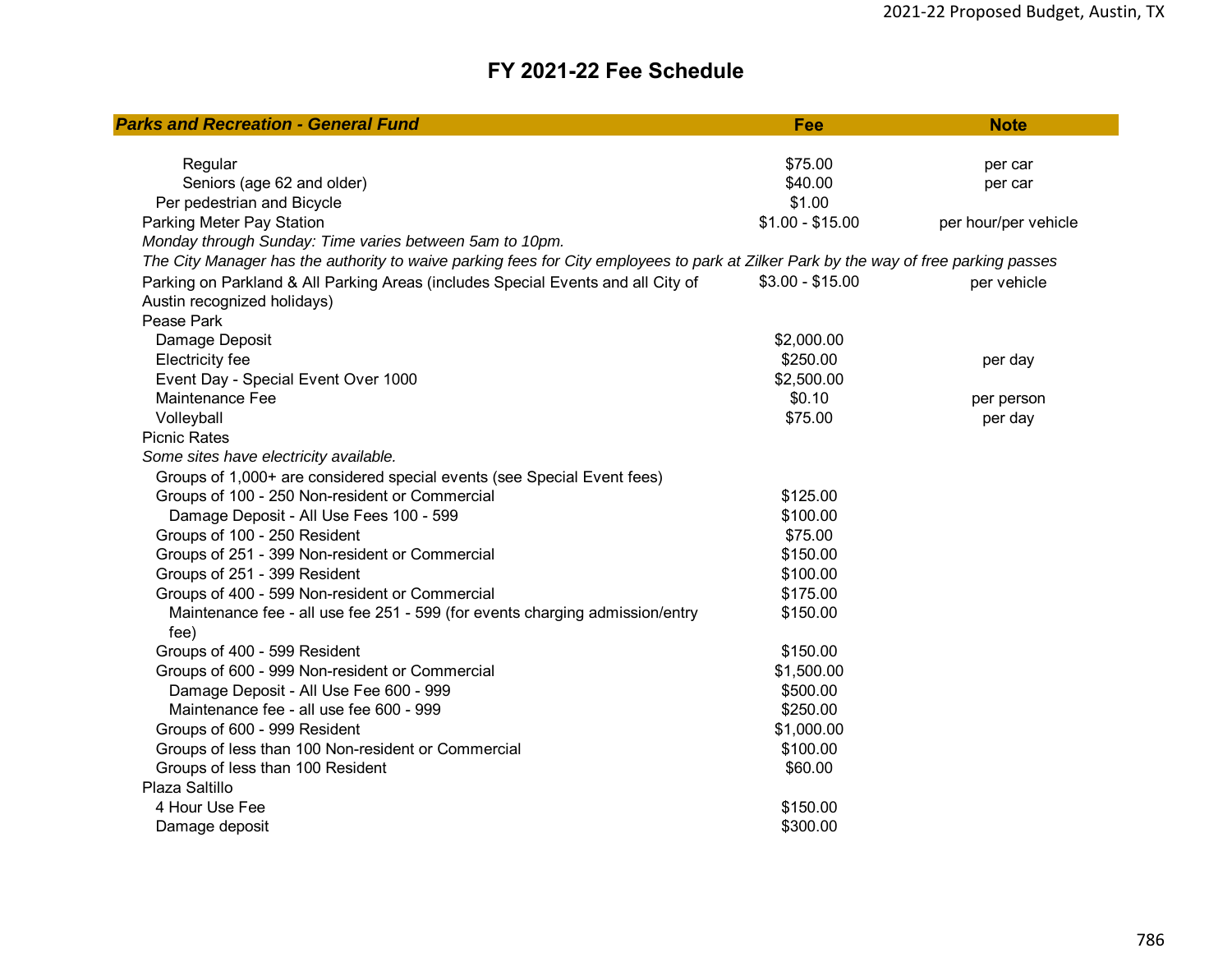| <b>Parks and Recreation - General Fund</b>                 | Fee        | <b>Note</b> |
|------------------------------------------------------------|------------|-------------|
|                                                            |            |             |
| <b>Electricity Fee</b>                                     | \$50.00    | per day     |
| Maintenance Fee                                            | \$150.00   |             |
| Use Fee All Day                                            | \$300.00   | per day     |
| <b>Republic Square</b>                                     |            |             |
| 4 Hour Use Fee                                             | \$1,250.00 |             |
| Damage Deposit                                             | \$1,000.00 |             |
| <b>Electricity Fee</b>                                     | \$250.00   | per day     |
| Event Day                                                  | \$2,500.00 | per day     |
| Maintenance Fee                                            | \$0.10     | per person  |
| Set Up / Take Down                                         | \$500.00   | per day     |
| Special Events (1,000 to 10,000 participants/attendees)    |            |             |
| Damage Deposit                                             | \$2,000.00 |             |
| <b>Electricity Fee</b>                                     | \$500.00   | per day     |
| Maintenance Fee                                            | \$0.10     | per person  |
| Set Up/Take Down                                           | \$500.00   | per day     |
| Use Fee                                                    | \$3,000.00 |             |
| Special Events (10,001 or more participants/attendees)     |            |             |
| Damage Deposit                                             | \$2,500.00 |             |
| <b>Electricity Fee</b>                                     | \$500.00   | per day     |
| Maintenance Fee                                            | \$0.10     | per person  |
| Set Up/Take Down                                           | \$500.00   | per day     |
| Use Fee                                                    | \$5,000.00 | per day     |
| <b>Spence Building</b>                                     |            |             |
| Block Use Fee (4 Hour minimum)                             | \$20.00    |             |
| Block Use Fee (Additional Hour)                            | \$20.00    | per hour    |
| Maintenance Fee                                            | \$25.00    |             |
| <b>Security Deposit</b>                                    | \$200.00   | per day     |
| Staff and Utilities (4 Hour Minimum)                       | \$120.00   |             |
| Staff and Utilities (Additional Hour)                      | \$120.00   | per hour    |
| <b>Tiered Special Event Park Maintenance Fee Structure</b> |            |             |

*There are numerous parks where private ticketed events may occur, including but not limited to: Zilker Park, Fiesta Gardens, Walter Long, Republic Square Park, and Auditorium Shores. Any public event with special event status charging admissions will provide an additional \$1.00 - \$3.00 for every ticket sold per ticketed day for park maintenance.*

| TIER ONE: for Ticket price \$1.00 - \$50.00     | \$1.00 | per ticket sold |
|-------------------------------------------------|--------|-----------------|
| TIER THREE: for Ticket price \$101.00 and above | \$3.00 | per ticket sold |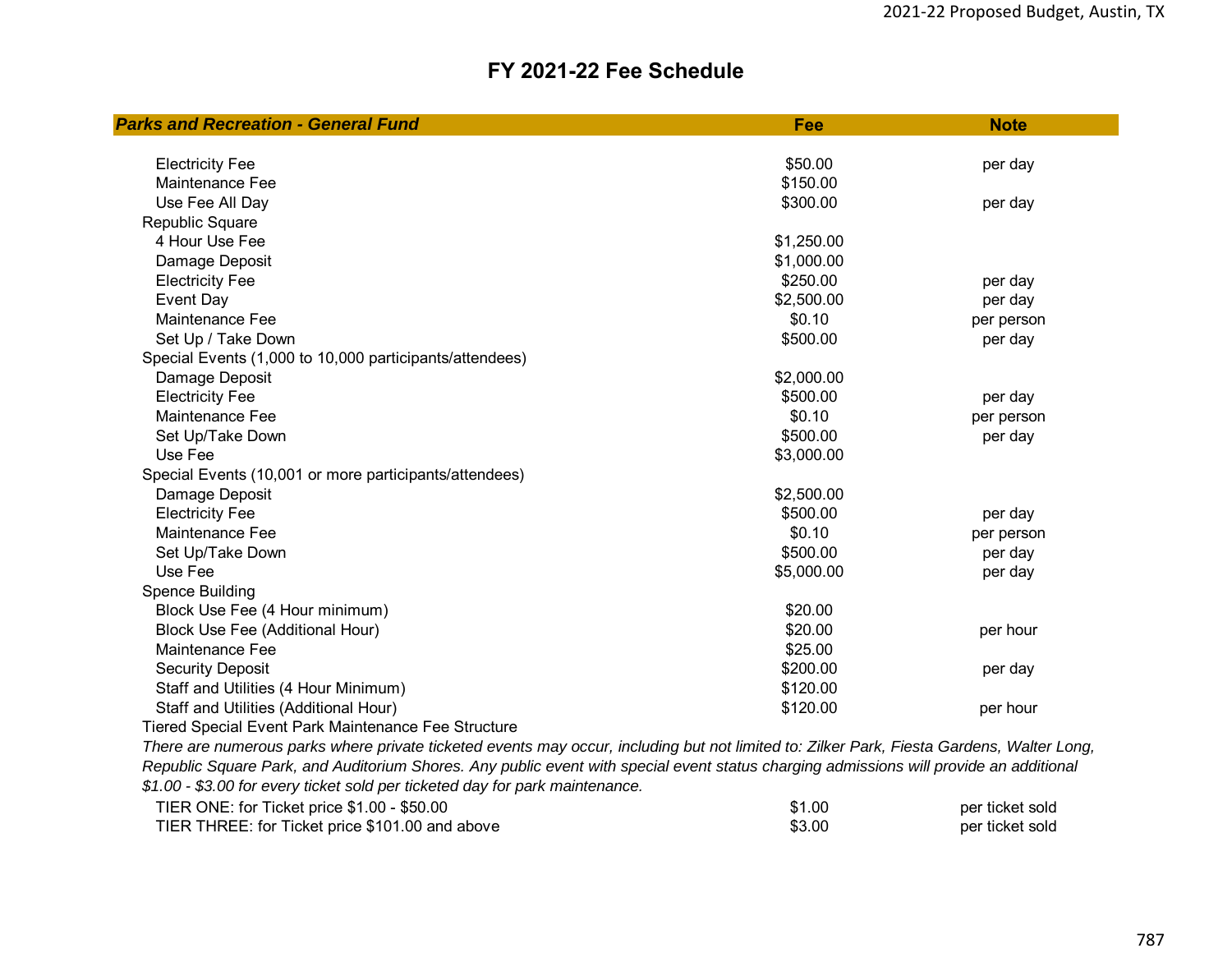| <b>Parks and Recreation - General Fund</b>    | Fee               | <b>Note</b>     |
|-----------------------------------------------|-------------------|-----------------|
| TIER TWO: for Ticket price \$51.00 - \$100.00 | \$2.00            | per ticket sold |
| Trail of Lights                               |                   |                 |
| Entry Fee (11 years old and over)             | \$5.00            | per person      |
| <b>Trail Parking</b>                          | $$10.00 - $15.00$ |                 |
| Waterloo Park                                 |                   |                 |
| Damage Deposit                                | \$2,000.00        |                 |
| <b>Electricity Fee</b>                        | \$500.00          | per day         |
| Event Day Fee                                 | \$3,500.00        | per day         |
| Maintenance Fee                               | \$0.10            | per person      |
| Set Up / Take Down                            | \$500.00          | per day         |
| $700$ cm $R = 1000$ cm $R = 1000$             |                   |                 |

Zilker Botanical Garden

*Entrance fees to the Zilker Botanical Garden may be waived as part of a membership program for the Zilker Botanical Garden Conservancy, up to the limit established by contract, but not to exceed the amount established by Ordinance No. 20180628-036. Funds raised by the Conservancy through a membership program will be utilized for additional educational and operational support of the Zilker Botanical Garden.*

Commercial Photo*Building, facility, and grounds use fees/rentals may be waived for the purpose of educational programs and fundraising activities for the Zilker Botanical Garden Conservancy, up to the limit established by contract, but not to exceed the amount established by Ordinance No.* 

| Commercial Photo                |         |      |
|---------------------------------|---------|------|
| Individual Session              | \$50.00 | each |
| Multi Group Session (2 or More) | \$50.00 |      |

#### Entry Fees

*The City Manager shall waive the "per day" entry fee for all entrants to the Zilker Botanical Garden for the duration of the day a minimum of eight days per year to include at least three weekend days.*

*The City Manager has the authority to waive fees for PARD Director-identified user groups with financial needs, including but not limited to PARD scholarship recipients, Title One Schools, and participants in particular PARD programs.*

*The Parks Department shall analyze the impact of Per Day Entry Fee waivers on the goal of ensuring affordability for Austin residents as well as on revenues for Garden improvements and may develop alternative approaches to achieve the same affordability purpose.*

| Adult Entry Fee - Non-Resident               | \$8.00   | per day |
|----------------------------------------------|----------|---------|
| Adult Entry Fee - Resident                   | \$6.00   | per day |
| Child Entry Fee - Non-Resident               | \$4.00   | per day |
| Child Entry Fee - Resident                   | \$3.00   | per day |
| Senior Entry Fee - Non-Resident              | \$7.00   | per day |
| Senior Entry Fee - Resident                  | \$5.00   | per day |
| Facility Cleanup/Damage Deposit (refundable) | \$100.00 |         |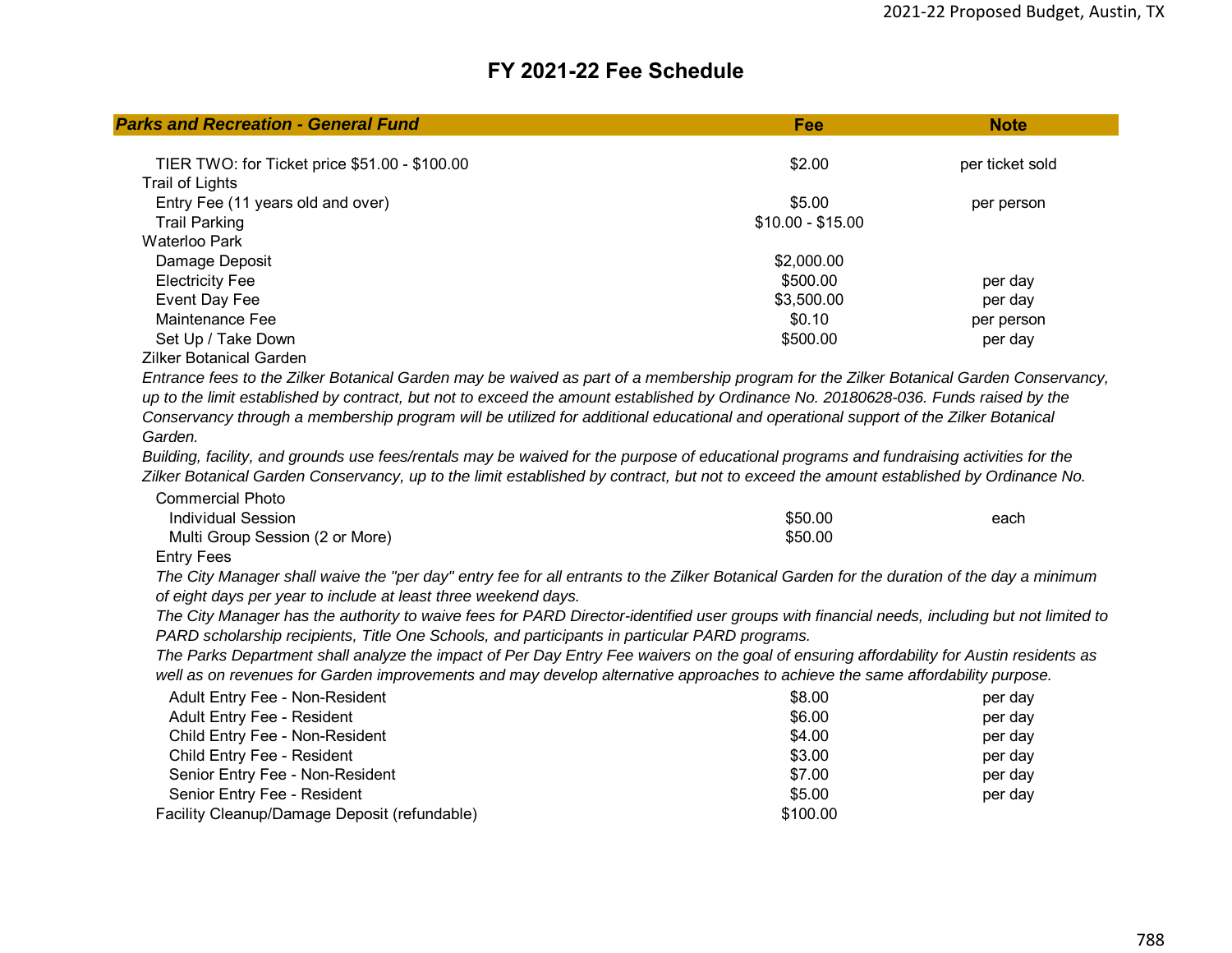| <b>Parks and Recreation - General Fund</b>                                                                                                 | Fee                 | <b>Note</b>   |
|--------------------------------------------------------------------------------------------------------------------------------------------|---------------------|---------------|
|                                                                                                                                            |                     |               |
| Facility Reservation Deposit (will be applied toward use fee)                                                                              | \$50.00             |               |
| <b>Grounds Rental</b>                                                                                                                      |                     |               |
| ZBG Wedding Grounds - Non-Resident                                                                                                         | \$350.00            | 2 hour rental |
| ZBG Wedding Grounds - Resident                                                                                                             | \$325.00            | 2 hour rental |
| Oak Grove                                                                                                                                  | \$450.00 - \$900.00 |               |
| <b>Staff Special Setup Fee</b>                                                                                                             | \$35.00             |               |
| Zilker Botanical Garden Camps and Programs                                                                                                 | $$1.00 - $300.00$   | per person    |
| Zilker Clubhouse                                                                                                                           |                     |               |
| <b>Additional Hour</b>                                                                                                                     | \$75.00             | per hour      |
| Damage Deposit                                                                                                                             | \$300.00            |               |
| Maintenance Fee                                                                                                                            | \$250.00            |               |
| Minimum Fee (4 Hours) Non-resident/Commercial                                                                                              | \$400.00            | 4 hours       |
| Minimum Fee (4 Hours) Resident                                                                                                             | \$300.00            | 4 hours       |
| Minimum Fee (All Day) Non-resident/Commercial                                                                                              | \$1,200.00          | per day       |
| Minimum Fee (All Day) Resident                                                                                                             | \$800.00            | per day       |
| Millenium Youth Entertainment Complex                                                                                                      |                     |               |
| Arcade                                                                                                                                     |                     |               |
| <b>Arcade Tokens</b>                                                                                                                       | \$0.25              | Per Token     |
| <b>Birthday Parties</b>                                                                                                                    |                     |               |
| Grand Millennium Party (10 person minimum)                                                                                                 | \$14.00             | Per Person    |
| Millennium party with admission to a second event                                                                                          |                     |               |
| Millennium Party (10 person minimum)                                                                                                       | \$10.50             | Per Person    |
| Includes soda, ice cream, admission to one event, 8 arcade tokens, choice of hot dogs or pizza, balloons, personal personal birthday flyer |                     |               |
| and reserved tables                                                                                                                        |                     |               |
| Sizzling Summer Special (10 person minimum)                                                                                                | \$5.00              | Per Person    |
| Skate and Bowl. Groups are not qualified for this rate.                                                                                    |                     |               |
| <b>Bowling</b>                                                                                                                             |                     |               |
| <b>Friday Family Special</b>                                                                                                               |                     |               |
| <b>Game and Shoe Rental</b>                                                                                                                | \$3.00              | Per Game      |
| Group Rates (Shoes Included)                                                                                                               |                     |               |
| 10-74 People                                                                                                                               | \$2.75              | Per Game      |
| 75 or More People                                                                                                                          | \$2.50              | Per Game      |
| Saturday (Shoes Included)                                                                                                                  |                     |               |
| Adult                                                                                                                                      | \$5.00              | Per Person    |
| Child                                                                                                                                      | \$4.00              | Per Person    |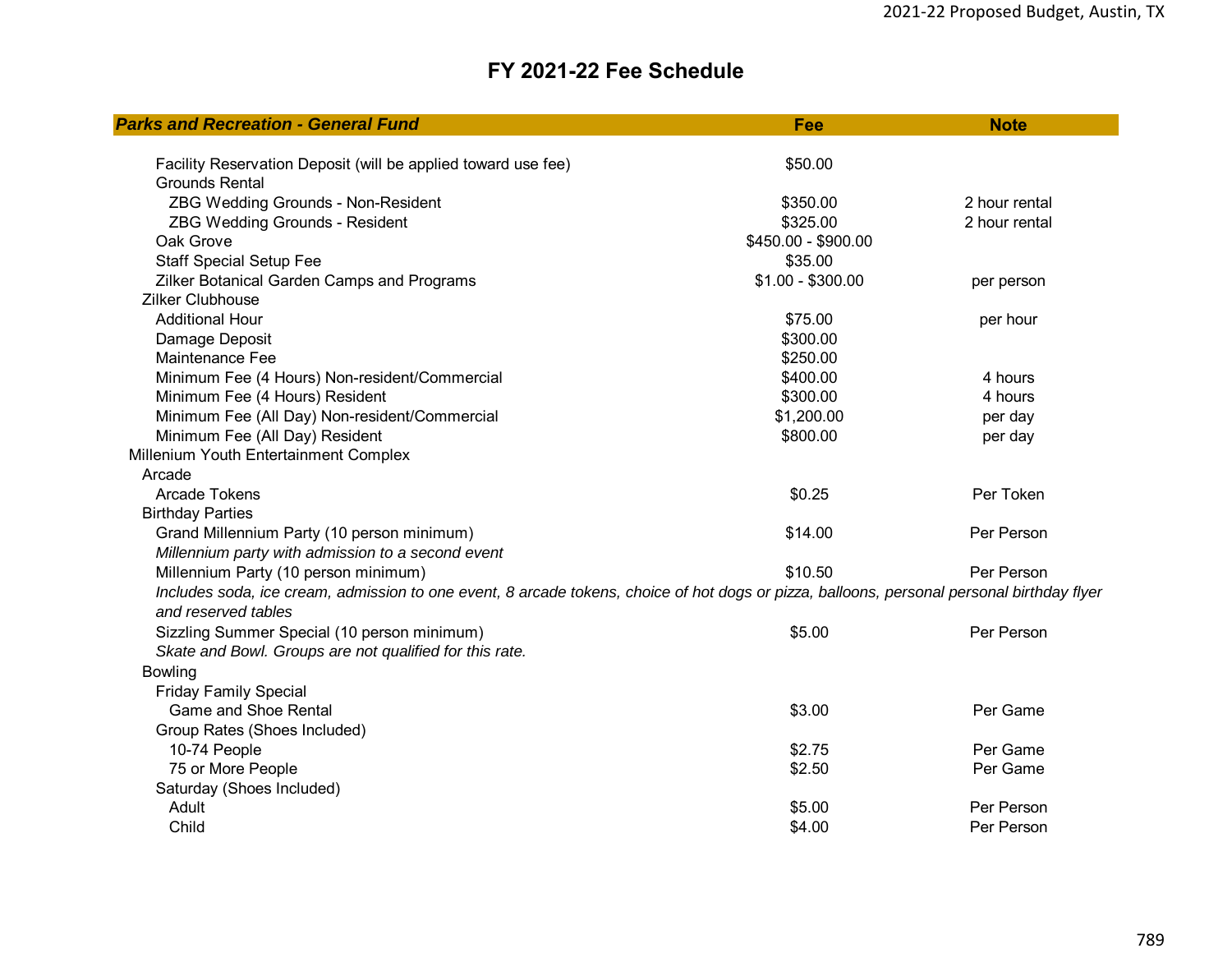| <b>Parks and Recreation - General Fund</b>                                                                                                | Fee              | <b>Note</b> |
|-------------------------------------------------------------------------------------------------------------------------------------------|------------------|-------------|
|                                                                                                                                           |                  |             |
| Wednesday- Thursday (Shoes Included)                                                                                                      |                  |             |
| Adult                                                                                                                                     | \$4.00           | Per Person  |
| Child                                                                                                                                     | \$3.00           | Per person  |
| <b>Bundle Pack</b>                                                                                                                        |                  |             |
| Adult                                                                                                                                     | \$10.00          | Per Person  |
| Child                                                                                                                                     | \$10.00          | Per Person  |
| <b>Food Court</b>                                                                                                                         |                  |             |
| <b>Food Concessions</b>                                                                                                                   | $$0.50 - $10.00$ |             |
| Concession sales of hamburgers, fries, chicken, fish, salads, pizza, fruit, hot dog, nachos, soft drinks, candy, popcorn, ice cream, etc. |                  |             |
| Roller Skating East End Arena                                                                                                             |                  |             |
| Adult Night (Skates Included)                                                                                                             | \$6.00           | Per Person  |
| Family Friday Special (Skates Included)                                                                                                   | \$3.00           | Per Person  |
| Group Rate (Skates Included)                                                                                                              |                  |             |
| 10-74 People                                                                                                                              | \$3.50           | Per Person  |
| 75 or More People                                                                                                                         | \$3.00           | Per Person  |
| Sum Fun Skate                                                                                                                             | \$3.00           | Per Person  |
| <b>Skate Observer</b>                                                                                                                     | \$0.99           | Per Person  |
| <b>Skate Use Fee</b>                                                                                                                      | \$0.50           | Per Person  |
| Wednesday, Thursday, Saturday                                                                                                             |                  |             |
| Adult                                                                                                                                     | \$4.50           | Per Person  |
| Child                                                                                                                                     | \$3.50           | Per Person  |
| Theater - Daily Feature Admission                                                                                                         |                  |             |
| Adult                                                                                                                                     | \$6.00           | Per Person  |
| Child                                                                                                                                     | \$4.00           | Per Person  |
| <b>Miscellaneous Fees</b>                                                                                                                 |                  |             |
| <b>Alcohol Permit</b>                                                                                                                     | \$30.00          |             |
| <b>Commercial Photography Session - Approved Sites</b>                                                                                    | \$50.00          |             |
| Electricity (if not otherwise specified)                                                                                                  |                  |             |
| Major use (advance deposit)                                                                                                               | \$1,000.00       |             |
| If less than \$1,000 is used, balance is refunded. If more than \$1,000 is used, the excess is billed to the user.                        |                  |             |
| Minimal use, not refundable                                                                                                               | \$20.00          |             |
| <b>Memorial Benches</b>                                                                                                                   |                  |             |
| The Park Bench                                                                                                                            | \$2,400.00       |             |
| Moon Walk/Inflatable Rock Wall/Similar Concession Permit                                                                                  | \$10.00          |             |
| Port-O-Cans Fee                                                                                                                           |                  |             |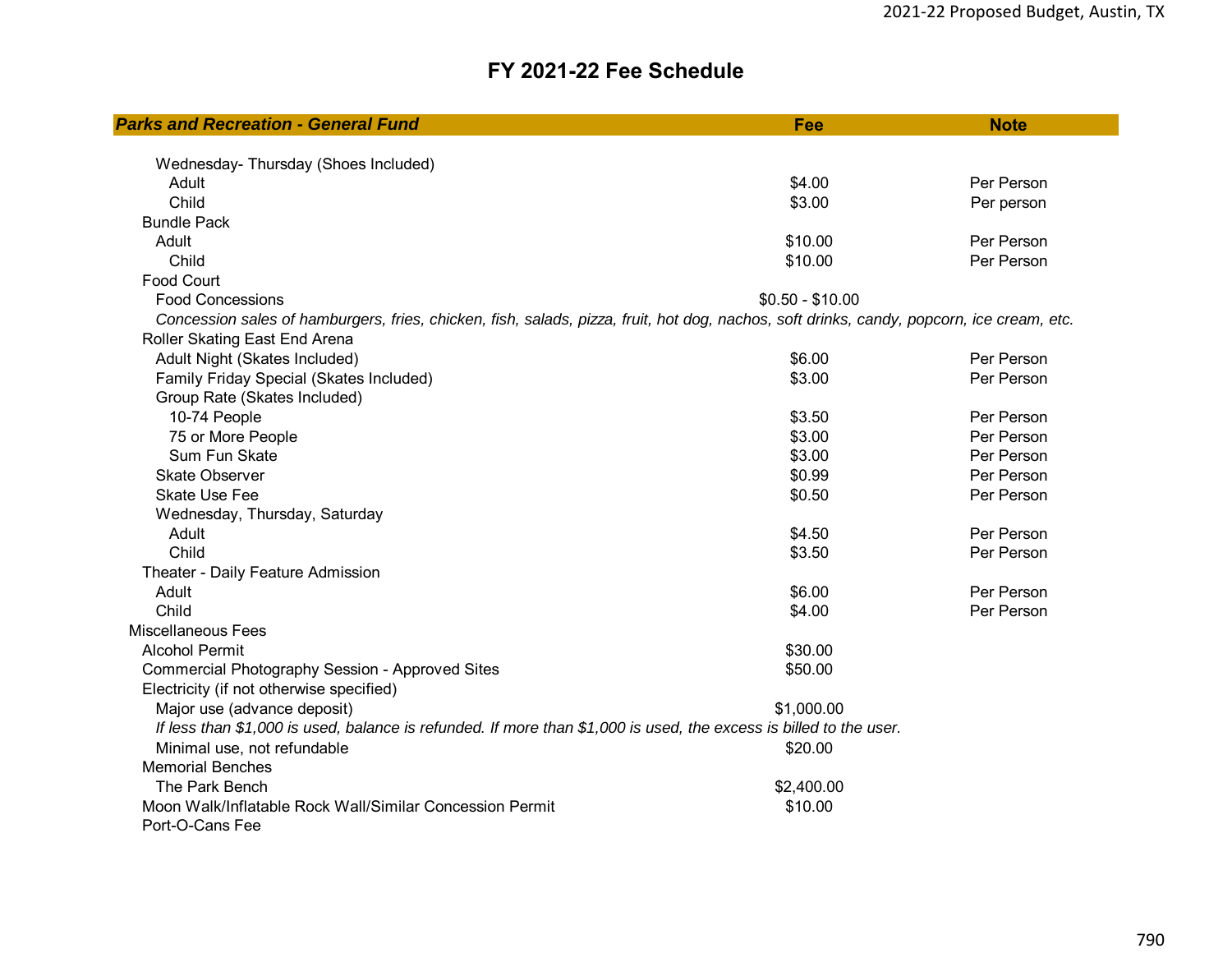| <b>Parks and Recreation - General Fund</b>                                                                                                 | Fee                 | <b>Note</b> |
|--------------------------------------------------------------------------------------------------------------------------------------------|---------------------|-------------|
|                                                                                                                                            |                     |             |
| <b>Security Officers</b>                                                                                                                   | \$25.00             | per hour    |
| Sound Permit - Commercial/Advertising                                                                                                      | \$30.00             |             |
| Sound Permit - Private Party                                                                                                               | \$20.00             |             |
| Sound Permit - Public Interest or Political Campaign                                                                                       | \$10.00             |             |
| Walsh Boat Landing                                                                                                                         | \$5.00              | per day     |
| Walsh Boat Landing Boat Launch Fee                                                                                                         | \$10.00             |             |
| Museums, Cultural Facility, Recreation/Senior Center Fees                                                                                  |                     |             |
| Cancellation Policy for museums, cultural facility, recreation centers, and senior centers, if there is not a facility or program specific |                     |             |
| cancellation policy stated within the approved fee schedule:                                                                               |                     |             |
| 1.) If the City cancels, all deposits and fees paid are returned to user.                                                                  |                     |             |
| 2.) If the user cancels more than 21 days before the use begins, all deposits and fees paid are returned to user.                          |                     |             |
| 3.) If the user cancels within 21 days before the use begins, 50% of the use fee and 100% of the deposit are returned to user.             |                     |             |
| 4.) If the user does not show up for the use, no refund is given.                                                                          |                     |             |
| All Other Rooms/Gymnasium/Ballroom/Auditorium/Theatre/Staff/Utilities                                                                      |                     |             |
| Ballroom/Auditorium                                                                                                                        | \$155.00            | per hour    |
| Resident/Non-Profit/Commercial/Non-Resident                                                                                                |                     |             |
| <b>Cleaning Fee</b>                                                                                                                        | $$100.00 - $500.00$ |             |
| <b>Concession Area</b>                                                                                                                     |                     |             |
| Concession area (4 hour minimum)                                                                                                           | \$60.00             |             |
| Damage and Clean Up Deposit                                                                                                                | \$100.00            |             |
| Darkroom Use Fee (8 hours)                                                                                                                 | \$75.00             |             |
| Equipment Fee (Furniture, Audio/Visual, Etc.)                                                                                              | \$5.00 - \$100.00   |             |
| Food and Beverage Fee                                                                                                                      | $$1.00 - $10.00$    |             |
| Great Lawn - Non-Resident/Commercial                                                                                                       | \$75.00             | per hour    |
| Gymnasium                                                                                                                                  | \$75.00             | per hour    |
| Resident/Non-Profit/Commercial/Non-Resident                                                                                                |                     |             |
| Kitchen - Damage and Clean Up Deposit                                                                                                      | \$100.00            |             |
| Kitchen Use Fee (Commercial Grade Equipment)                                                                                               | \$50.00             | per hour    |
| Kitchen Use Fee (Residential Grade Equipment)                                                                                              | \$25.00             | per hour    |
| Large Room - (>500 sq. ft.)                                                                                                                | \$50.00             | per hour    |
| Resident/Non-Profit/Commercial/Non-Resident                                                                                                |                     |             |
| Medium Room - (300 to 500 sq.ft.)                                                                                                          | \$30.00             | per hour    |
| Resident/Non-Profit/Commercial/Non-Resident                                                                                                |                     |             |
| Merchandise Fee                                                                                                                            | $$5.00 - $20.00$    |             |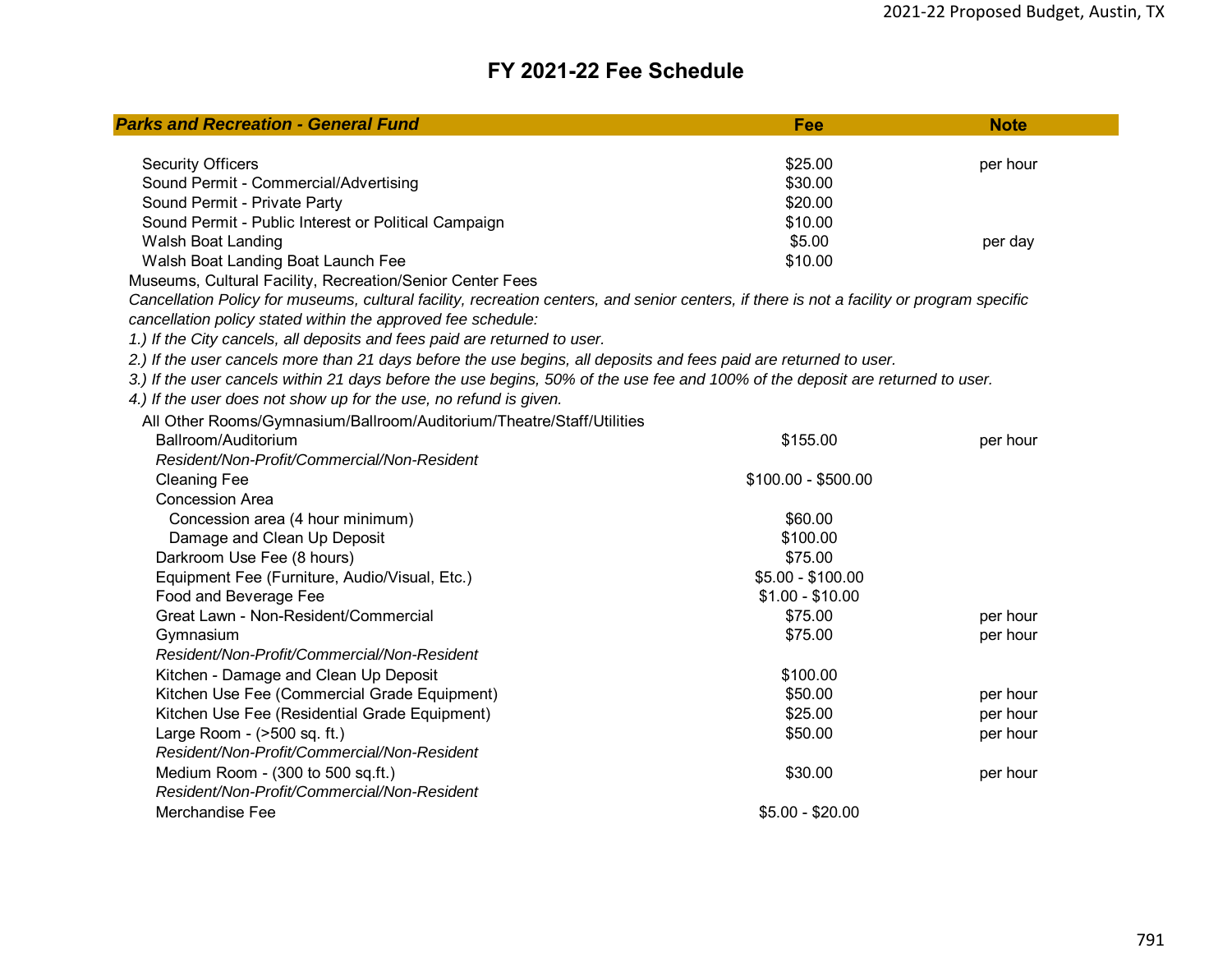| <b>Parks and Recreation - General Fund</b>                                                                                               | Fee                 | <b>Note</b> |
|------------------------------------------------------------------------------------------------------------------------------------------|---------------------|-------------|
|                                                                                                                                          |                     |             |
| Print and Copy Fee                                                                                                                       | $$0.05 - $0.25$     |             |
| Recreation Center Dressing Room with Use Fee                                                                                             | \$25.00             |             |
| Recreation Center Hillside/Outdoor Stages and Pavilions                                                                                  | \$15.00             | per hour    |
| Resident/Non-Profit/Commercial Damage and Clean Up Deposit                                                                               | \$100.00 - \$400.00 |             |
| Security/Use Fee Deposits                                                                                                                |                     |             |
| No Alcohol Served                                                                                                                        | \$200.00            |             |
| With Alcohol Served                                                                                                                      | \$400.00            |             |
| Small Room - (<300 sq.ft.)                                                                                                               | \$15.00             | per hour    |
| Resident/Non-Profit/Commercial/Non-Resident                                                                                              |                     |             |
| <b>Special Facility Tour Fee</b>                                                                                                         | $$1.00 - $15.00$    |             |
| Staff (Fee may change if more staff time needed.)                                                                                        | \$40.00             | per hour    |
| <b>Staging Fee</b>                                                                                                                       | \$25.00 - \$100.00  |             |
| Theatre - Resident/Non-profit                                                                                                            | \$67.00             | per hour    |
| Break down 4 hour rate to per hour. \$268.50/4                                                                                           |                     |             |
| Theatre - Resident/Non-profit (Overtime Charge)                                                                                          | \$122.00            |             |
| Used per hour rate and added Staff (\$40) and Utility (\$15) fee.                                                                        |                     |             |
| <b>Utilities</b>                                                                                                                         | \$15.00             | per hour    |
| Zocalo Plaza Resident/Non-Profit/Commercial                                                                                              | \$195.00            | per hour    |
| <b>Building and Facility Use Fee</b>                                                                                                     |                     |             |
| General                                                                                                                                  |                     |             |
| <b>Alcohol Permit</b>                                                                                                                    | \$30.00             |             |
| Facility Staff and Utilities Fee (per hour, unless specifically addressed in this                                                        | \$20.00             |             |
| Fee schedule)                                                                                                                            |                     |             |
| Ice Machine Use Fee (at Recreational Centers)                                                                                            | \$25.00             |             |
| Maintenance Fee (per reservation, unless specifically addressed in this Fee<br>schedule)                                                 | \$20.00             |             |
| <b>Carver Museum and Cultural Center</b>                                                                                                 |                     |             |
| Carver Museum Gallery, Lobby, and Theatre Cancellations: Cancellation within sixty (60) days of the first user date will be assessed the |                     |             |
| deposit and full Use Fee. All cancellations requests must be in writing. If the City cancels, all monies are returned to the user.       |                     |             |
|                                                                                                                                          |                     |             |
| Carver Museum - Lobby                                                                                                                    |                     |             |
| Carver Museum - Lobby is for receptions and special occasions (No charge for Lobby for opening nights/receptions when Gallery/Theater    |                     |             |
| is used). Lobby is not available during hours of operation or when theater/gallery has been used. Lobby requires two (2) staff members.  |                     |             |
| Deposit (Damage & Clean Up)                                                                                                              | \$100.00            |             |
| Consignor Agreement - Old Bakery & Emporium                                                                                              |                     |             |
| Consignor Agreement Contract: 80% to consignor, 20% to City                                                                              |                     |             |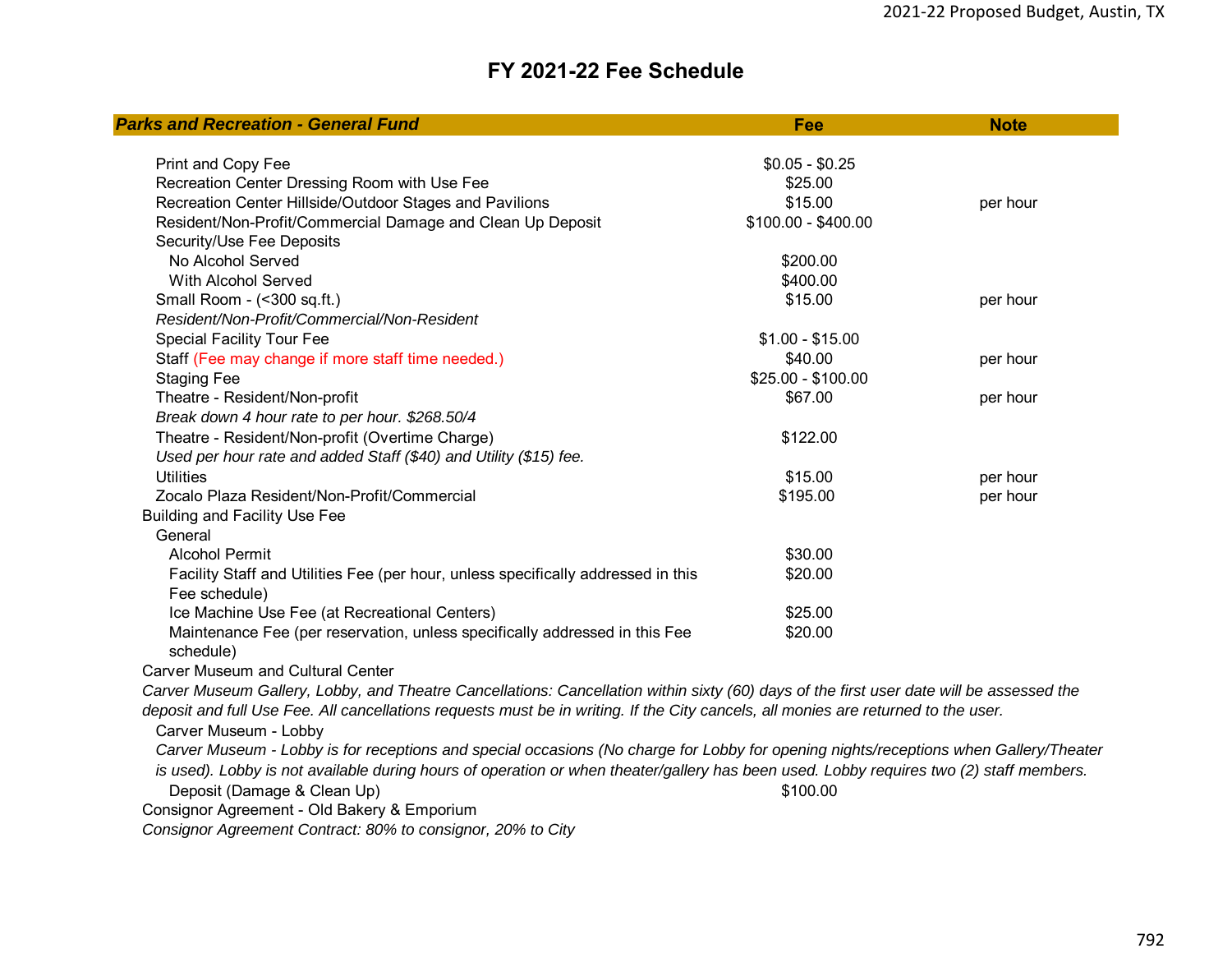| <b>Parks and Recreation - General Fund</b>                                                                                                                                          | Fee               | <b>Note</b>          |
|-------------------------------------------------------------------------------------------------------------------------------------------------------------------------------------|-------------------|----------------------|
|                                                                                                                                                                                     |                   |                      |
| Dougherty Arts Center (DAC)                                                                                                                                                         |                   |                      |
| Cancellations from Dougherty Arts Theater and Gallery: Cancellations will be accepted up to sixty (60) days prior to the first user date and                                        |                   |                      |
| will be assessed the full (\$100 - DAC & \$50 DAC Gallery) deposit and 1/2 of the use fee. Cancellation within sixty (60) days of the first user                                    |                   |                      |
| date will be assessed the deposit and full use fee. All cancellations requests must be in writing. If the City cancels, all monies are returned to                                  |                   |                      |
| Mexican American Cultural Center (MACC)                                                                                                                                             |                   |                      |
| MACC Museum Gallery, Lobby, and Theatre Cancellations: Cancellation within sixty (60) days of the first user date will be assessed the                                              |                   |                      |
| deposit and full user fee. All cancellations requests must be in writing. If the City cancels, all monies are returned to the user.                                                 |                   |                      |
| Mexican American Cultural Center Classes                                                                                                                                            |                   |                      |
| Cancellations: Cancellations for registration received up to one week prior to the first class meeting will receive a full refund minus a \$35                                      |                   |                      |
| processing fee. If the class is \$35 or less, half of the fee will be refunded. Cancellations received less than one week prior to the first class                                  |                   |                      |
| meeting will not be issued a refund. All returned checks will be charged a \$25 fee. If the City cancels the class all fees will be refunded.                                       |                   |                      |
| Adult Classes (17 years and older)                                                                                                                                                  | $$7.50 - $100.00$ | per person, per hour |
| Youth Classes and Camps (under 17 years)                                                                                                                                            | $$1.25 - $15.00$  | per person, per hour |
| North Lawn                                                                                                                                                                          |                   |                      |
| Resident/Non-Profit                                                                                                                                                                 | \$321.25          | 4 hours              |
| Oakwood Chapel Rental (2 hour minimum)                                                                                                                                              | \$100.00          | per hour             |
| Renaissance Market Vendor License                                                                                                                                                   |                   |                      |
| Fee Exemption                                                                                                                                                                       |                   |                      |
| Homeless Artist(s)                                                                                                                                                                  |                   | waived for 3 months  |
| Persons 17 years of age of under                                                                                                                                                    |                   | waived               |
| Persons 60 year of age or older                                                                                                                                                     |                   | waived               |
| Physically handicapped persons                                                                                                                                                      |                   | waived               |
| <b>Student Rate</b>                                                                                                                                                                 | \$100.00          | per year             |
| Veteran Rate                                                                                                                                                                        | \$100.00          | per year             |
| Waived in the first year                                                                                                                                                            |                   |                      |
| License Fee (per business entity or person)                                                                                                                                         |                   |                      |
| One Day                                                                                                                                                                             | \$25.00           |                      |
| One full year                                                                                                                                                                       | \$200.00          |                      |
| Partial Year (June 1 - Sept. 30)                                                                                                                                                    | \$100.00          |                      |
| <b>Zilker Hillside Theater</b><br>Cancellations from Zilker Hillside Theater: Cancellations will be accented un to sixty (60) days prior to the first use date and will be assessed |                   |                      |

*Cancellations from Zilker Hillside Theater: Cancellations will be accepted up to sixty (60) days prior to the first use date and will be assessed the full \$100.00 deposit. Cancellations within sixty (60) days prior to the first use date will be assessed the \$100 deposit and one-half of the full use fee.*

*Additional Fees for security, port-a-cans, and other services may be required.*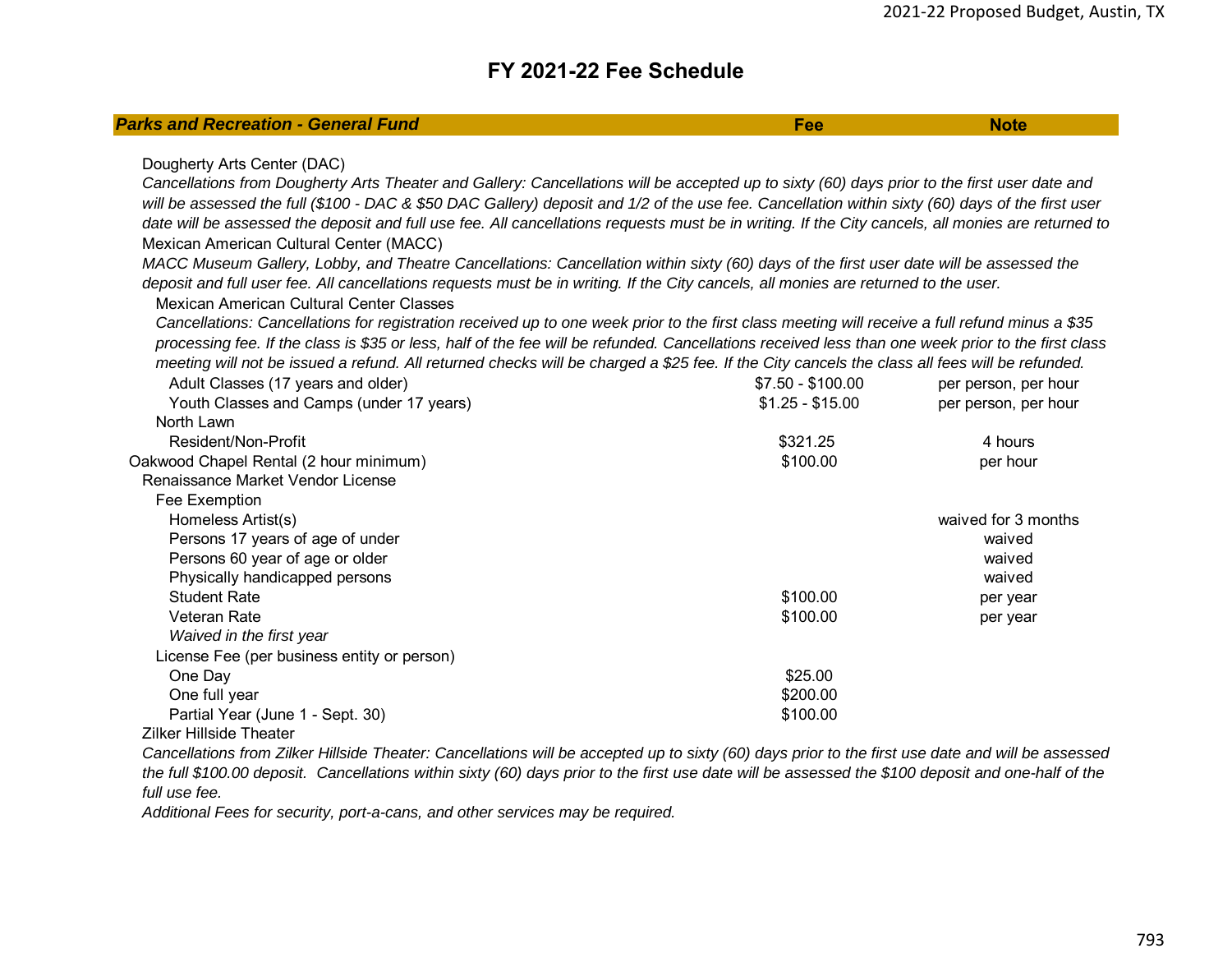| <b>Parks and Recreation - General Fund</b>                                                                                                           | Fee                   | <b>Note</b> |
|------------------------------------------------------------------------------------------------------------------------------------------------------|-----------------------|-------------|
|                                                                                                                                                      |                       |             |
| Park Naming Application Fee                                                                                                                          | \$365.00              |             |
| Park Naming Sign Fabrication and Installation Fee                                                                                                    | \$940.00              |             |
| Parkland Dedication Fees, as established by the Parkland Dedication (PLD) Ordinance                                                                  |                       |             |
| Park Planning & Design: Low Density (LD), Medium Density (MD), Hight Density (HD), Hotel/Motel Density (HMD)                                         |                       |             |
| Fee in Lieu of Land                                                                                                                                  |                       |             |
| HD - 1.7 PPH X $$1,713.04 = $2,912.17$ per unit                                                                                                      | \$1,045.64 \$2,912.17 |             |
| HMD - 0.731 PPR X $$1,713.04 = $1,252.23$ per room                                                                                                   | \$752.86 \$1,252.23   |             |
| LD - 2.8 PPH X $$1,713.04 = $4,796.51$ per unit                                                                                                      | \$1,722.22 \$4,796.51 |             |
| $MD - 2.2$ PPH X \$1,713.04 = \$3,768.69 per unit                                                                                                    | \$1,353.18 \$3,768.69 |             |
| Park Development Fee                                                                                                                                 |                       |             |
| $HD - 1.7$ PPH X \$309.70 = \$526.49 per unit                                                                                                        | \$492.88 \$526.49     |             |
| HMD - 0.731 PPR X \$309.70 = \$226.39 per room                                                                                                       | \$354.87 \$226.39     |             |
| LD - 2.8 PPH X $$309.70 = $867.16$ per unit                                                                                                          | \$811.80 \$867.16     |             |
| $MD - 2.2$ PPH X $$309.70 = $681.34$ per unit                                                                                                        | \$637.85 \$681.34     |             |
| Total Fee in Lieu of Land and Park Development                                                                                                       |                       |             |
| HD \$2,912.17 + \$526.49 = \$3,438.66 per unit                                                                                                       | \$1,538.52 \$3,438.66 |             |
| HMD - $$1252.23 + $226.39 = $1,478.62$ per room                                                                                                      | \$1,107.73 \$1,478.62 |             |
| LD - $$4,796.51 + $867.16 = $5,663.67$ per unit                                                                                                      | \$2,534.02 \$5,663.37 |             |
| $MD - $3,768.69 + $681.34 = $4,450.03$ per unit                                                                                                      | \$1,991.03 \$4,450.03 |             |
| Recreation, Cultural and Nature Programs                                                                                                             |                       |             |
| *Discounted Fees for Recreation Programs                                                                                                             |                       |             |
| The Parks Department may offer discounted fees for Recreation Programs based on the following circumstances:                                         |                       |             |
| 1. Grant-funded programs                                                                                                                             |                       |             |
| 2. Programs offered by volunteers                                                                                                                    |                       |             |
| 3. Special web and social media promotions                                                                                                           |                       |             |
| 4. For eligible low-income children who are qualified to receive government-sponsored free or reduced lunches or for whom a parent or                |                       |             |
| guardian completes an alternative income qualification form                                                                                          |                       |             |
| *Refund / Cancellation Policy                                                                                                                        |                       |             |
| PARD reserves the right to withhold a refund of any fees for participants/users that have removed from a program or facility for disruptive or       |                       |             |
| unsafe behavior as defined in City Code and Park Use Rules regarding Disruptive Behavior; Ejection from Facilities                                   |                       |             |
| Cancellations for registration received up to one week prior to the first class meeting will receive a full refund minus a \$35 processing fee. If   |                       |             |
| the class is \$35 or less, half of the fee will be refunded. All returned checks will be charged a \$25 fee. If the City cancels the class, all fees |                       |             |
| will be refunded. A transfer requires a cancellation and a re-registration in another class. Nature's Way Preschool tuition refunds require 60       |                       |             |
| days prior notification.                                                                                                                             |                       |             |
|                                                                                                                                                      |                       |             |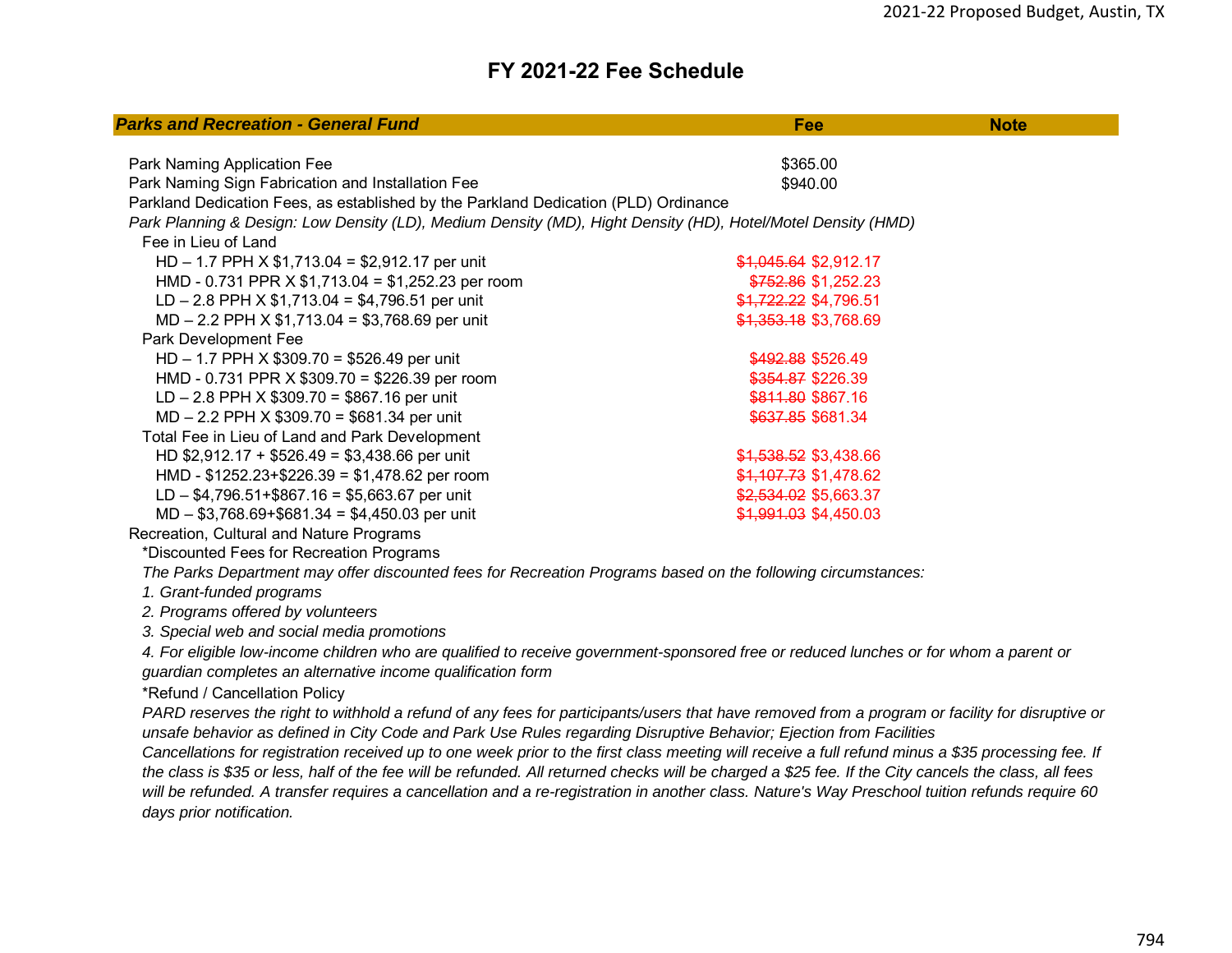| <b>Parks and Recreation - General Fund</b>                                                                                                     | Fee               | <b>Note</b> |
|------------------------------------------------------------------------------------------------------------------------------------------------|-------------------|-------------|
|                                                                                                                                                |                   |             |
| <b>Adult Sports</b>                                                                                                                            | $$5.00 - $80.00$  | per game    |
| Emerging sports, volleyball, basketball, softball, flag football, and kickball.                                                                |                   |             |
| Artist Access Program & Latino Arts Residency Program Theater Rental Fee                                                                       | \$1.00            |             |
| <b>Contracted Classes</b>                                                                                                                      |                   |             |
| Contract - yoga, karate, aerobics, art, etc.: 70% to instructors, 30% to center                                                                |                   |             |
| Youth Contract - Outside Recreational Activities: 80% to instructors, 20% to center                                                            |                   |             |
| Revenue Contract: 90% to instructors, 10% to center                                                                                            |                   |             |
| Revenue Contract: 95%/5% to sites that have difficulty attracting outside contractors to target underserved areas. Rate will have a limit of 6 |                   |             |
| months before moving to 70%/30% rate                                                                                                           |                   |             |
| <b>Concession Contracts</b>                                                                                                                    | $$1.00 - $5.00$   |             |
| Hourly Fees - staff instructed                                                                                                                 | $$0.00 - $50.00$  |             |
| <b>Field/Senior Trips</b>                                                                                                                      | $$0.00 - $50.00$  |             |
| Late Pick-up and Early Drop-off Fees                                                                                                           | \$1.00            | per minute  |
| The Department may charge a late/early Fee of \$1.00/minute to encourage parents to pick up/drop off their child(ren) by the scheduled         |                   |             |
| end/beginning of programming.                                                                                                                  |                   |             |
| Late Registration                                                                                                                              | $$10.00 - $25.00$ |             |
| For registering for a program after the advertised deadline, if available.                                                                     |                   |             |
| Membership Card Replacement                                                                                                                    | \$10.00           |             |
| Cost to replace lost cards                                                                                                                     |                   |             |
| <b>Museum Collection Reproduction Fees</b>                                                                                                     |                   |             |
| All reproductions are subject to approval by the Museum.                                                                                       |                   |             |
| Commercial Publication (one-time, single-edition/broadcast rights only)                                                                        |                   |             |
| Cover illustration, dust jacket, advertisements, promotional or other specialized                                                              | \$100.00          |             |
| uses.                                                                                                                                          |                   |             |
| Exhibition or display for which admission is charged.                                                                                          | \$35.00           |             |
| <b>Magazine Illustration</b>                                                                                                                   | \$15.00           |             |
| <b>Text or Catalog Illustration</b>                                                                                                            | \$35.00           |             |
| Video, film or other non-print medium.                                                                                                         | \$150.00          |             |
| Photo Copies                                                                                                                                   | \$0.25            |             |
| Photographic Reproduction                                                                                                                      |                   |             |
| 16x20                                                                                                                                          | \$35.00           |             |
| 20x24                                                                                                                                          | \$45.00           |             |
| 8x10                                                                                                                                           | \$25.00           |             |
| If a usable negative does not exist, a fee will be charged.                                                                                    | \$30.00           |             |